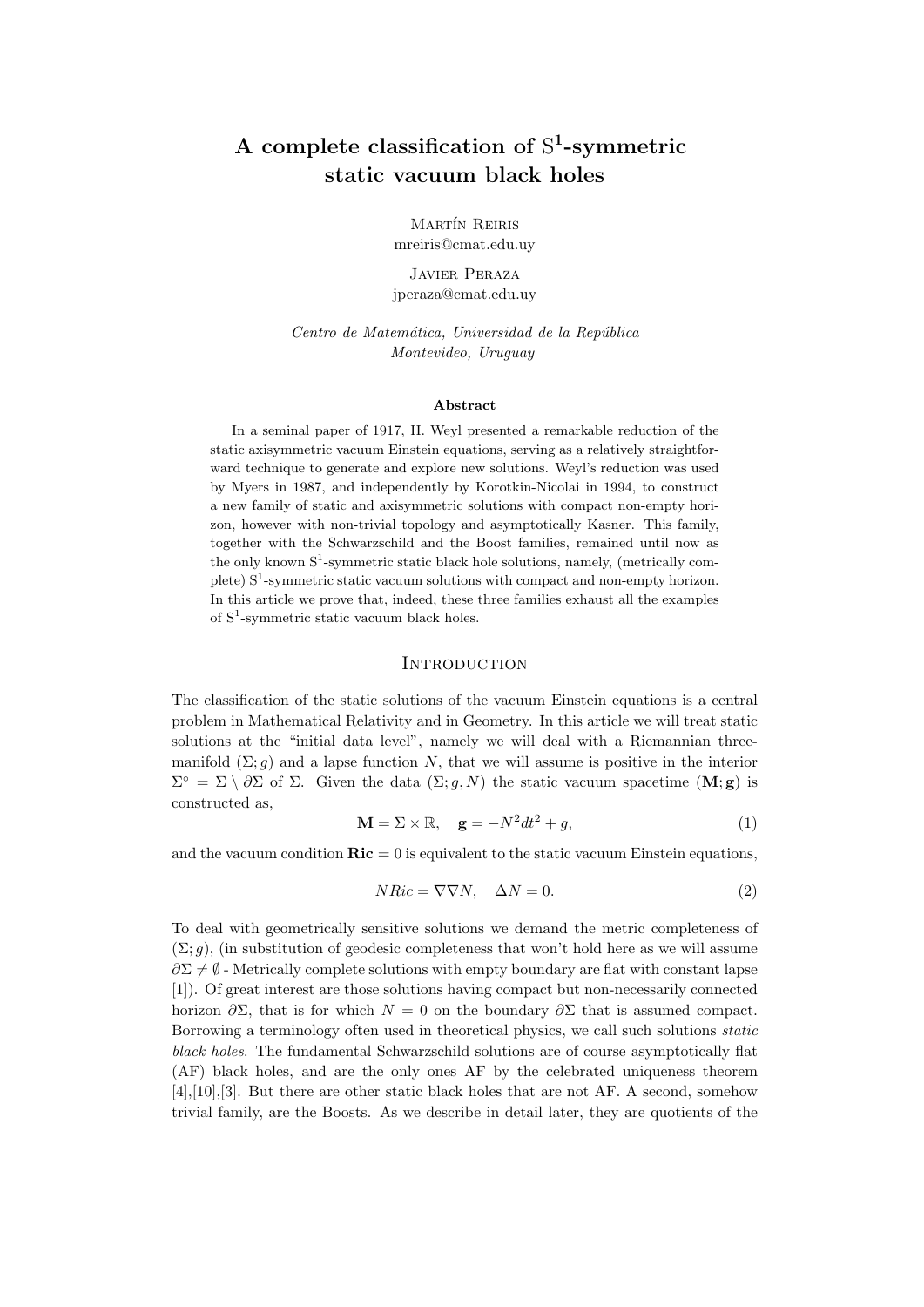

Figure 1: A idealization of black holes in each family. From left to right: Schwarschild bhs, Boosts bhs, Myers/Korotkin-Nicolai bhs (with one horizon component in this last case).

Rindler wedge by two independent translations, and are flat and cylindrical with the lapse growing linearly from the toroidal horizon. Both, the Schwarzschild solutions and the Boosts admit  $S^1$ -symmetries. A third family of static  $S^1$ -symmetric black holes was found by Myers in 1987 [7], and independently by Korotkin-Nicolai in 1994 [6] using Weyl's reduction of the vacuum static and axisymmetric equations [12]. The M/KN black holes, as we will call them from now on and will be discussed in detail later, have non-trivial topology and are asymptotically Kasner (AK). These three are the only known families of static  $S^1$ -symmetric black holes (and in fact of static black holes). Figure 1 depicts the characteristics of each type of solution. In this article we address the problem of classifying  $S^1$ -symmetric static black holes and prove that there are no more examples than those of these three families. This is achieved as follows. In Theorem 2 we prove that if an axisymmetric static black hole has the topology and the Kasner asymptotic of a  $M/KN$  black hole, then it is a  $M/KN$  black hole. We devote the whole paper to prove this theorem. Then, combining this result with the theorem proved in [8] and [9], stating that any static black hole is either a Schwarzschild black hole, a Boost, or is of Myers/Korotkin-Nicolai type, (that is, it has the same topology and asymptotic as the M/KN black holes), we obtain, as claimed, that any  $S^1$ -symmetric static black hole is either a Schwarzschild black hole, a Boost or a Myers/Korotkin-Nicolai black hole. We state this corollary as Theorem 3.

In the following we describe the technical aspects of the paper. We review again the notion of static data set  $(\Sigma; g, N)$ , describe the three main families of static black holes earlier mentioned and finally state the main result and comment on the way of proof.

As we said, we will work with static black hole data sets  $(\Sigma; g, N)$  that condensate the notion of static black hole at the initial data level (we leave the spacetime picture aside). A static black hole data set consists of a metrically complete smooth orientable three-manifold  $(\Sigma; g)$  with non-empty compact boundary, and a smooth function N positive on  $\Sigma^{\circ} = \Sigma \setminus \partial \Sigma$  and zero on  $\partial \Sigma$  called the lapse, satisfying the static vacuum Einstein equations (2). Observe that the second equation of (2) implies that  $\Sigma$  is necessarily non-compact (use the maximum principle). The best well known examples are the Schwarzschild black holes given by,

$$
\Sigma = \mathbb{R}^3 \setminus B(0, 2m), \quad g = \frac{1}{1 - 2m/r} dr^2 + r^2 d\Omega^2, \quad N = \sqrt{1 - 2m/r}, \tag{3}
$$

with  $m > 0$  being the mass and the parameter of the family  $(B(0, 2m))$  is the Euclidean open ball in  $\mathbb{R}^3$  and radius  $2m$ ).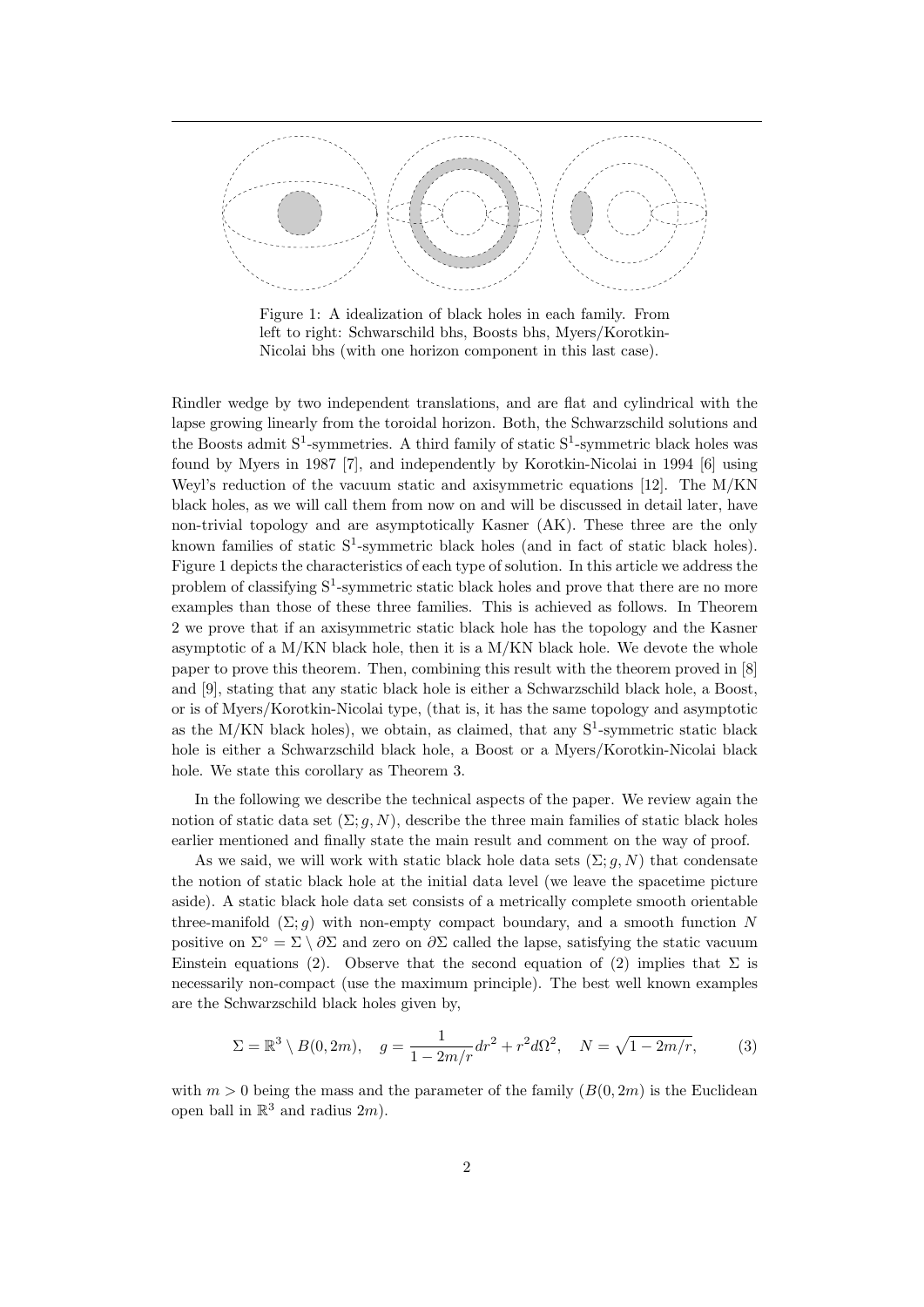A data set  $(\Sigma; g, N)$  is S<sup>1</sup>-symmetric if there is a non-trivial S<sup>1</sup>-action S<sup>1</sup>  $\times \Sigma \rightarrow \Sigma$ leaving  $g$  and  $N$  invariant. The  $S^1$ -symmetric solution is axisymmetric if the set of fixed points of the action is non-empty. In such case, the set of fixed points are a union of closed disjoint geodesic segments (of finite or infinite length), called the axis of the data. For instance, the Schwarzschild black holes are axisymmetric, where the action is just any  $S^1$ -action by rotations on  $\mathbb{R}^3$ . A somehow trivial (but important) family of S<sup>1</sup>-symmetric static black holes are the Boosts, defined by the quotient of the data,

$$
\Sigma = \mathbb{R}_0^+ \times \mathbb{R}^2, \quad g = dx^2 + dy^2 + dz^2, \quad N = x,
$$
 (4)

by two linearly independent translations on the y-z plane (y and z define the factor  $\mathbb{R}^2$ ). Thus, the manifold of a Boost is diffeomorphic to  $S^1 \times S^1 \times \mathbb{R}^+_0$  and the horizon is a two-torus ( $\mathbb{R}_0^+ = [0, \infty)$ ). Boosts are S<sup>1</sup>-symmetric as there are two periodic directions.

Let us see the last family, the one that we call the axisymmetric Myers/Korotkin-Nicolai black holes. They were first investigated by Myers in [7] and were rediscovered and further investigated by Korotkin and Nicolai in [6], [5]. As we explain below, M/KN's basic construction uses first Weyl's method to 'align' on an axis infinitely many Schwarzschild black holes, and then quotient the resulting static solution to obtain M/KN static black holes.

Let us begin recalling the basics of how Weyl's reduction is. The presentation will be used in what follows to explain the M/KN construction and will be used later in the proof of the main results.

Let us assume that g and N are globally of the form<sup>(1)</sup>,

$$
g = e^{-2U} (e^{2\phi} (dz^2 + d\rho^2) + \rho^2 d\varphi^2), \quad N = e^U,
$$
\n(5)

where the domain of Weyl's coordinates  $(\rho, z)$  is  $\mathbb{R}^+_0 \times \mathbb{R}$  and where  $\varphi$  is the axisymmetric or angular coordinate, obviously  $\varphi \in S^1 \sim [0, 2\pi)$ . Here U and  $\phi$  depend only on  $(\rho, z)$ and are smooth on  $\rho > 0$ . Accepting this presentation of g and N, the static vacuum equations are equivalent to Weyl's equations,

$$
U_{\rho\rho} + \frac{1}{\rho}U_{\rho} + U_{zz} = 0,
$$
\n(6)

$$
\phi_{\rho} = \rho (U_{\rho}^2 - U_z^2), \quad \phi_z = 2\rho U_{\rho} U_z. \tag{7}
$$

The equation for U is linear while the second for  $\phi$  is solvable by quadratures after having U. The basic examples that can be presented in this global form are the Schwarzschild solutions, where in this case  $U = U<sub>S</sub>(\rho, z)$  is,

$$
U_S = \ln\left(\frac{\sqrt{(z-m)^2 + \rho^2} + \sqrt{(z+m)^2 + \rho^2} - 2m}{\sqrt{(z-m)^2 + \rho^2} + \sqrt{(z+m)^2 + \rho^2} + 2m}\right)
$$
(8)

and  $m > 0$  is the mass and the parameter of the family. This function is singular just on the segment  ${0 \times [-m, m] }$  over the axis  $\rho = 0$ , which is indeed the projection of the horizon. The function  $\phi = \phi_S$  turns out to be,

$$
\phi_S = \frac{1}{2} \ln \left( \frac{\rho^2 + z^2 - 2m^2}{4\sqrt{\rho^2 + (z+m)^2} \sqrt{\rho^2 + (z-m)^2}} \right).
$$
\n(9)

 $^{(1)}$ Weyl showed that around almost every point the static spacetime metric can be put in this form.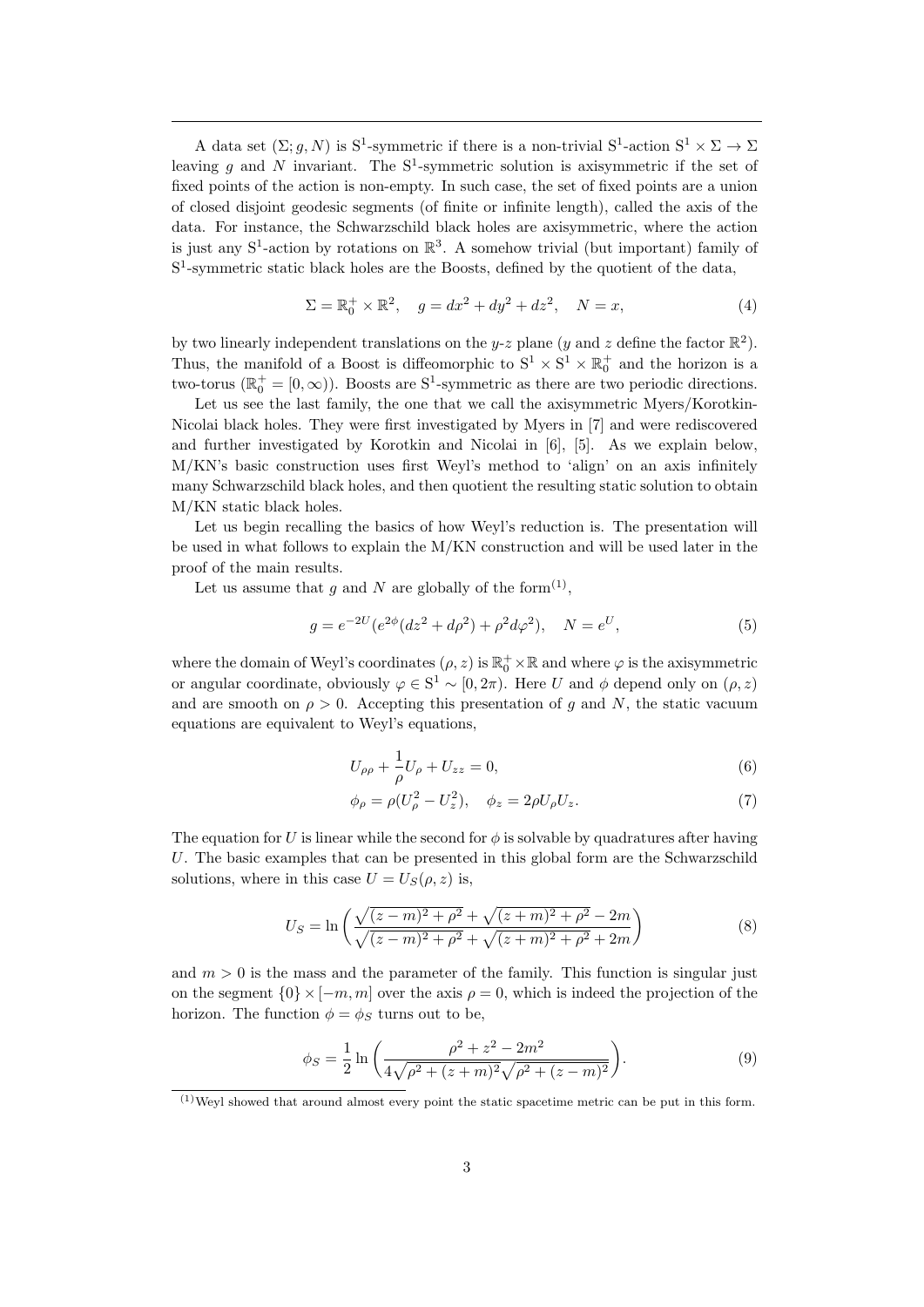A basic property of the equation (6) is its linearity: if  $U_1$  and  $U_2$  are solutions then  $\lambda_1 U_1 + \lambda_2 U_2$  is also a solution. Another basic property is the translation invariance along z: if  $U(\rho, z)$  is a solution, then so is  $U(\rho, z + L)$  for any L. This turns out to be crucial for the Myers and Korotkin-Nicolai construction. For example, one can sum  $U_S(\rho, z)$  to  $U_S(\rho, z + L)$ , to obtain a solution that would be interpreted somehow as a 'superposition' of two Schwarzschild black holes. If  $L > 2m$  then the two horizons would be disjoint. The well known problem with this, already known to Bach and Weyl that studied this configuration for the first time [2], is that after solving for  $\phi$ (assuming  $\phi = 0$  at infinity) and after reconstructing the spacetime, a strut or conic singularity appears on the axis between the two horizons. Naturally such singularities could be interpreted as a repelling negative singular energy distribution. What Myers and Korotkin-Nicolai showed is that, instead, some infinite superpositions like,

$$
U_{L,m}^{\text{MKN}}(\rho, z) = U_S(\rho, z) + \sum_{n=1}^{\infty} \left( U_S(\rho, z + nL) + U_S(\rho, z - nL) + \frac{4m}{nL} \right)
$$
 (10)

(assume  $L > 2m$ ), where the counter-terms  $4m/nL$  were subtracted to make the series convergent, give, after solving for  $\phi$ , a spacetime without struts, where in this case infinite horizons are aligned on an axis and are separated from each other at equal lengths (the function  $\phi$  can be given as a series). The asymptotic  $\rho \to \infty$  of the solution can be seen to have the Kasner form,

$$
g \sim c_1 \rho^{\alpha^2/2 - \alpha} (dx^2 + d\rho^2) + c_2 \rho^{2 - \alpha} d\phi^2, \quad N \sim c_0 \rho^{\alpha/2}, \tag{11}
$$

where  $\alpha = 4m/L$  and so  $0 < \alpha < 2$ . Solutions like this (that depend on m and L) are simply connected and for this reason will be called *universal Myers/Korotkin-Nicolai* static solutions. They are not static black holes as their boundary, being an infinite union of two-spheres, is not compact. To obtain static black holes we need to take suitable quotients of them. For that purpose we note that they inherit still the  $S^1$ symmetry with the action  $R : S^1 \times \Sigma \to \Sigma$  given by  $R(\alpha, (\rho, z, \varphi)) = (\rho, z, \alpha + \varphi)$ , and have also a discrete 'translational' symmetry  $T : \mathbb{Z} \times \Sigma \to \Sigma$ , given by  $T(n \times (\rho, z, \varphi)) =$  $(\rho, z + nL, \varphi)$ . Both actions R and T commute. So we can quotient simultaneously by a translation and a rotation, obtaining a non-simply connected space with a finite number of spherical horizons, namely, let  $\alpha \in [0, 2\pi)$  and h a positive integer, then we identify  $(\rho, z, \varphi)$  with  $(\rho, z + hL, \varphi + \alpha)$ . Such quotients are examples of what we call M/KN static black holes.

**Remark 1.** It seems not have been noted before in the literature that, fixed  $m > 0$  and  $L > 2m$  and fixed  $h > 0$  (i.e. a number of horizon components), then quotienting with different values of  $\alpha \in [0, 2\pi)$  results in globally inequivalent solutions. So, the possible quotients are parametrised by  $\mathbb{Z} \times [0, 2\pi)$ .

The particular universal solution just described, with the  $U$  given by  $(10)$ , is one possible instance among many. As another instance one could alternate Schwarzschild solutions of masses  $m_1$  and  $m_2 \neq m_1$ . More explicitly, letting  $L > 2m_1 + 2m_2$ , define  $U$  as,

$$
U = U_{L,m_1}^{\text{MKN}}(\rho, z) + U_{L,m_2}^{\text{MKN}}(\rho, z + L/2). \tag{12}
$$

Then, redoing KN's argument in [6], one can show that the associated universal spacetime after solving for  $\phi$  doesn't have struts either and so is a universal M/KN solution. Several other configurations are possible too. Quotients are taken then as earlier, by a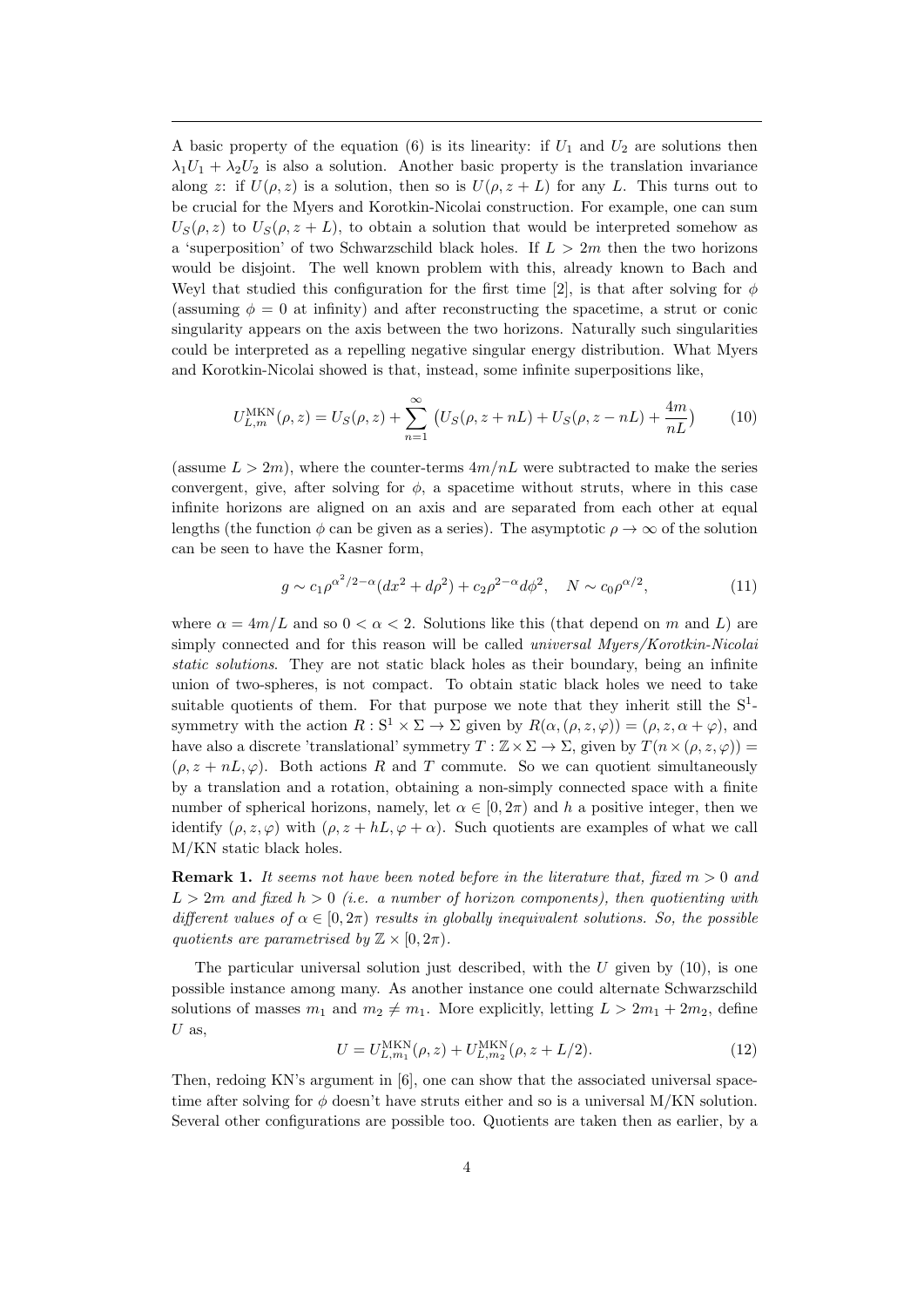rotation of angle  $\alpha \in [0, 2\pi)$  and a translation by a multiple of L. Without aiming to classify all the possibilities, we just define the family of M/KN static black holes as the set of all possible quotients of all the universal static data set (without struts) that can be constructed using M/KN's method. The manifold  $\Sigma$  of any M/KN static black hole, is always diffeomorphic to an open three-torus minus a finite number of open three-balls and the asymptotic of the black hole is Kasner.

What makes an axisymmetric static black hole data set  $(\Sigma; q, N)$  a M/KN static black hole, is whether its universal covering space admits global Weyl's coordinates  $(\rho, z) \in \mathbb{R}_0^+ \times \mathbb{R}$ , where U takes the form,

$$
U(\rho, z) = \sum_{i=1}^{h} U_{m_i, L}^{\text{MKN}}(\rho, z + z_i),
$$
\n(13)

for some suitable  $m_i$  and  $z_i$ . This simple characterisation of axisymmetric M/KN static black holes will be used to prove our main Theorem 2.

A static data set is said to be of Myers/Korotkin-Nicolai type (M/KN-type) if it is asymptotically Kasner and the topology of  $\Sigma$  is that of a solid torus minus a finite number of open three-balls.

In this article we will prove that any  $S^1$ -symmetric static black hole data set of M/KN-type is indeed a Myers/Korotkin-Nicolai black hole.

**Theorem 2.** Any  $S^1$ -symmetric static black hole data set of  $M/KN$  type is indeed a Myers/Korotkin-Nicolai black hole.

Note that  $S^1$ -symmetric M/KN-black holes are indeed axisymmetric because their horizons, being two-spheres and  $S^1$ -symmetric, have always two fixed points (the poles). Thus, we won't loose generality if inside the statement of the Theorem 2 we replace  $S^1$ symmetric by axisymmetric.

Now, between [8] and [9] it was proved that any static black hole data set is either a Schwarzschild black hole, a Boost, or is of Myers/Korotkin-Nicolai type. Combining this result with Theorem 2 we obtain the following complete classification of axisymmetric static black hole data sets.

**Theorem 3** (Classification theorem). Any vacuum  $S^1$ -symmetric static black hole is either a Boost, a Schwarzschild black hole, or a Myers/Korotkin-Nicolai black hole.

To end the introduction let us say a few words on the steps needed to prove Theorem 2. First we prove that the quotient of  $\Sigma$  by  $S^1$  is diffeomorphic to  $S^1 \times \mathbb{R}^+_0$ . This is achieved mostly by geometric and topological arguments plus the fact, proved in [8], that static black holes have always only one end (that imposes important topological constraints). Then we prove the existence of Weyl's global coordinates  $(\rho, z)$ . It is shown that the coordinate  $\rho$  ranges in  $\mathbb{R}^+_0$  and the periodic coordinate z ranges say in  $[0, L)$ , interval that we identify with the circle  $S<sub>L</sub><sup>1</sup>$  of perimeter L. So we have the projection,

$$
\pi: \Sigma \to \mathbb{R}_0^+ \times \mathbf{S}_L^1,\tag{14}
$$

given by  $p \to (\rho(p), z(p))$ . In this context, the horizon components  $\mathcal{H}_1, \ldots, \mathcal{H}_h$  (that make  $\partial \Sigma$ ) project into h disjoint segments  $\pi(\mathcal{H}_1), \ldots, \pi(\mathcal{H}_h)$  on  $\{0\} \times S^1_L$  of lengths  $L_1, \ldots, L_h$  respectively. We identify now the universal cover of  $\mathbb{R}^+_0 \times S^1_L$  to  $\mathbb{R}^+_0 \times \mathbb{R}$ , and we let  $\Pi$  be the projection. Then, for each i,  $\Pi^{-1}(\pi(\mathcal{H}_i))$  is an infinite union of disjoint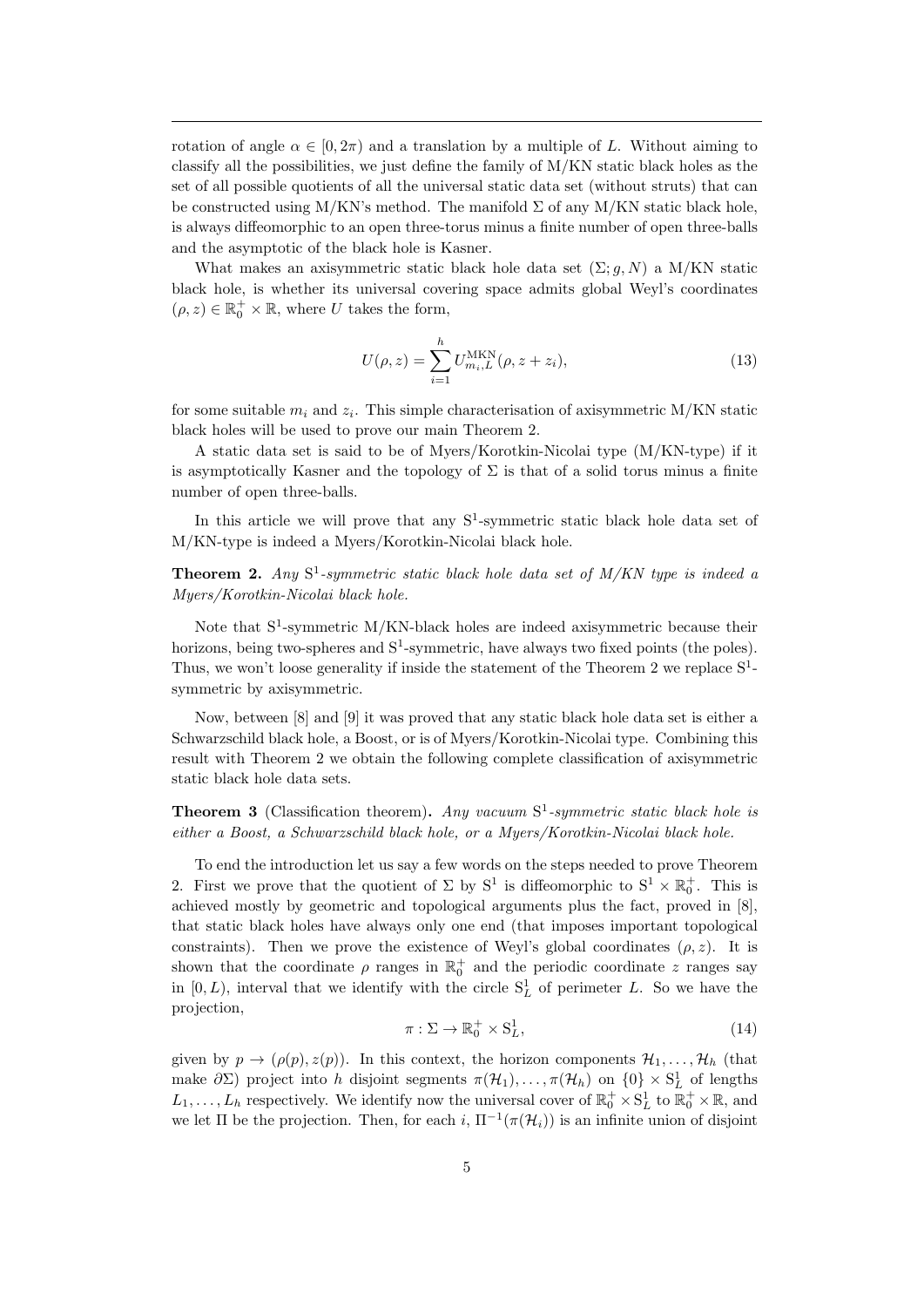intervals of length  $L_i$  on  $\{0\} \times \mathbb{R}$ , where the distance between the centers of two such consecutive intervals is L. Let  $U_{\pi(\mathcal{H}_i)}(\rho, z) := U_{L_i/2,L}^{\text{MKN}}(\rho, z + z_i)$  be the potential (10) as in the M/KN construction, where m is now replaced by  $L_i/2$  and  $z_i$  is the z-coordinate of the center of any of the intervals in  $\Pi^{-1}(\pi(\mathcal{H}_i))$ . Let finally,

$$
U_{\pi(\mathcal{H}_1),...,\pi(\mathcal{H}_h)} := \sum_{i=1}^h U_{\pi(\mathcal{H}_i)}.
$$
\n(15)

We will prove that  $U \circ \pi^{-1} \circ \Pi^{-1}$  and  $U_{\pi(\mathcal{H}_1),...,\pi(\mathcal{H}_h)}$  differ, if anything, by a constant. This proves that, on the universal cover of the static data set, the potential  $U$  is indeed the potential of a M/KN solution. As  $\phi$  is found from U uniquely, we deduce that the black hole is a M/KN black hole, finishing thus the proof of Theorem 2.

# PROOF OF THEOREM 2

The positive reals are denoted by  $\mathbb{R}^+$ , we also use  $\mathbb{R}_0^+ = \mathbb{R}^+ \cup \{0\}$ . The closed half-plane is denoted by  $\mathbb{R}_0^{2+} = \mathbb{R} \times \mathbb{R}_0^+$ .

We will use a couple of times below that the number of fixed points of any Killing field on a compact orientable Riemannian surface generating a  $S<sup>1</sup>$ -isometric action is equal to the Euler-characteristic of the surface (use that the zeros of  $\xi$  have always index one). So, isometric  $S^1$ -actions on tori do not have fixed points, and on spheres have two (the poles).

**Theorem 4.** Let  $(\Sigma; g, N)$  be a  $S^1$ -symmetric static black hole data set of M/KN type. Then the axis is a compact one-manifold.

*Proof.* If the axis is not compact then there is a divergent sequence  $p_i(\in \Sigma)$  of fixed points of the S<sup>1</sup>-action. Suppose such is the case. As the static data is of M/KN type the asymptotic is Kasner. Hence, for i sufficiently large, the level set  $\{p \in \Sigma :$  $N(p) = N(p_i)$  of N is a S<sup>1</sup>-invariant two-torus (level sets are invariants). But nontrivial isometric S<sup>1</sup>-actions on two-tori do not have fixed points. We reach thus a contradiction. Hence the axis is compact.  $\Box$ 

**Theorem 5.** Let  $(\Sigma; g, N)$  be a  $S^1$ -symmetric static black hole data set of M/KN type. Then the quotient manifold  $S$  of  $\Sigma$  by  $S^1$  is homeomorphic to  $S^1 \times \mathbb{R}_0^+$ .

*Proof.* Recall that  $\Sigma$  is diffeomorphic to a an open solid torus minus  $h > 0$  open threeballs. So  $\Sigma \sim \hat{\Sigma} \setminus (B_1 \cup \ldots \cup B_h)$ , where  $\hat{\Sigma}$  is an open solid torus and the  $B_i$ 's are open three-balls. Extend g to a  $S^1$ -symmetric metric  $\hat{g}$  on the whole solid torus  $\hat{\Sigma}$ , that is, extend g to the balls  $B_i$ 's. Thus  $(\hat{\Sigma}; \hat{g})$  is now a  $S^1$ -symmetric solid torus. Let  $\hat{S}$  be the quotient of  $\hat{\Sigma}$  by  $S^1$ , as represented in Figure (2). Let  $\pi : \hat{\Sigma} \to \hat{S}$  be the projection. Observe that the axes of  $\hat{\Sigma}$  project diffeomorphically onto  $\partial \hat{S}$ . We note too that  $\hat{S}$ has only one end and is diffeomorphic to  $S^1 \times \mathbb{R}^+$ , namely, outside a compact set  $\hat{S}$  is diffeomorphic to  $S^1 \times \mathbb{R}^+$ . This is due to the fact that as  $(\Sigma; g, N)$  is AK, then the end of  $\Sigma$  is foliated by  $S^1$ -invariant two-tori (the level sets of N), and the  $S^1$ -quotient of each invariant torus is diffeomorphic to  $S^1$ .

By Theorem 4,  $\partial \hat{S}$  has a finite number of connected components each one homeomorphic to a circle. If  $\partial \hat{S}$  has more than one connected component then one can join a point in one component to a point in another component by a connected one-manifold (a closed 'segment', see Figure 2). When lifting that 'segment' to  $\hat{\Sigma}$  it gives an embedded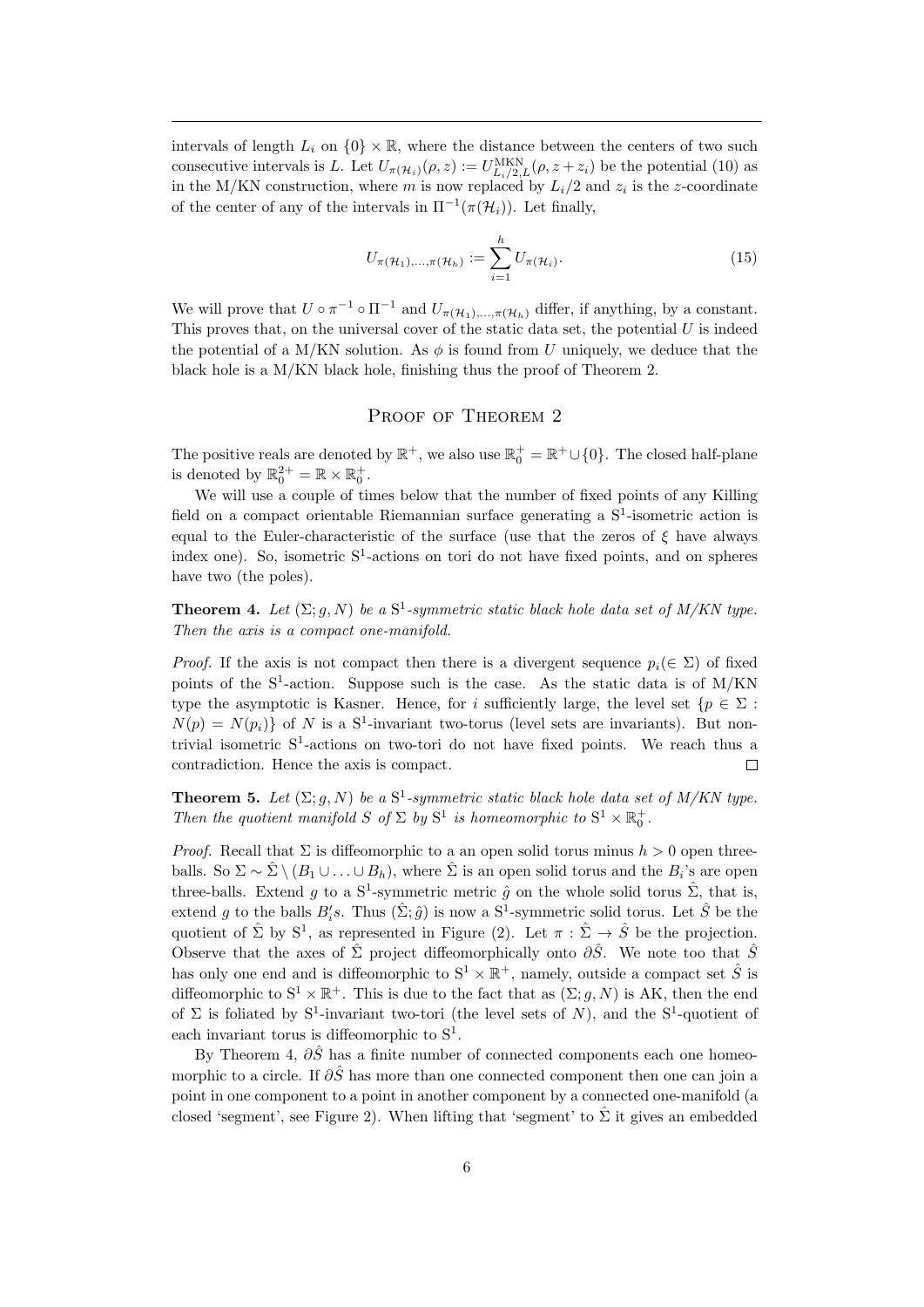

Figure 2: Sketch of the construction inside the proof of Theorem 5.

two-sphere having intersection number one with each of the two connected components of the axis  $\pi^{-1}(\partial \hat{S})$ , where the end points of the segment belonged to. As the intersection number is not zero, such sphere cannot be contractible in  $\Sigma$ . But spheres embedded inside solid tori are always contractible. Hence  $\partial \tilde{S}$  has only one connected component, and so does  $\partial S$ .

On the other hand if the genus of  $S$  is not zero then there is a closed non-contractible embedded loop such that, if removed from  $S$ , the resulting manifold is still connected (see Figure 2). When such a loop is lifted to  $\Sigma$  it gives an embedded two-torus, say T. If such torus is removed (closed) from  $\Sigma$  we get still a connected manifold but with two new boundary components. When two copies of such manifold are properly glued together (along the new boundary components) we obtain a double cover  $\tilde{\Sigma}$  of  $\Sigma$ . When q and N are lifted to  $\tilde{\Sigma}$ , we obtain a static black hole data set  $(\tilde{\Sigma}; \tilde{q}, \tilde{N})$  with two ends which is not possible as proved in  $[8]$ . Hence S has genus zero.

Combining the two results above we obtain that S is homeomorphic to  $S^1 \times \mathbb{R}_0^+$ .

 $\Box$ 

We will make now a few comments on the setup in the quotient space. We will work with it several times later.

Let  $S \sim S^1 \times \mathbb{R}_0^+$  be the quotient manifold of a static data set of M/KN type, and let  $\Sigma \stackrel{\pi}{\longrightarrow} S$  be the projection. The horizons  $\mathcal{H}_1, \ldots, \mathcal{H}_h$  project into a set of h disjoint closed 'segments' in ∂S. The axes project diffemorphically into the closure of the complement in  $\partial S$  of the projected horizons. The projection  $\pi$  is a S<sup>1</sup>-principal fibre bundle when restricted to  $\Sigma$  minus the axis and the horizons. Furthermore, the connection given by the distribution of two-planes perpendicular to the axisymmetric Killing field is flat (because the distribution is integrable, see [11]), hence there are local charts  $W_i \subset S \backslash \partial S$  and trivialisations  $\chi_i : \pi^{-1}(W_i) \to W_i \times S^1$  with  $\chi(x) = (\pi(x), \varphi_i(x)),$ having constant transition functions, i.e. if  $\pi(x) \in W_i \cap W_j$  then  $\varphi_i(x) = R_{ij} \circ \varphi_j(x)$ with  $R_{ij}$  a constant rotation on S<sup>1</sup>. In other words, the rotational angle  $\varphi$  is defined locally up to a constant, but not necessarily globally.

It is usually convenient to express the metric  $g$  as,

$$
g = e^{-2U}(q + \Lambda^2 d\varphi^2),\tag{16}
$$

where q is the quotient two-metric on  $S$ ,  $\varphi$  is the rotational angle (as said, well defined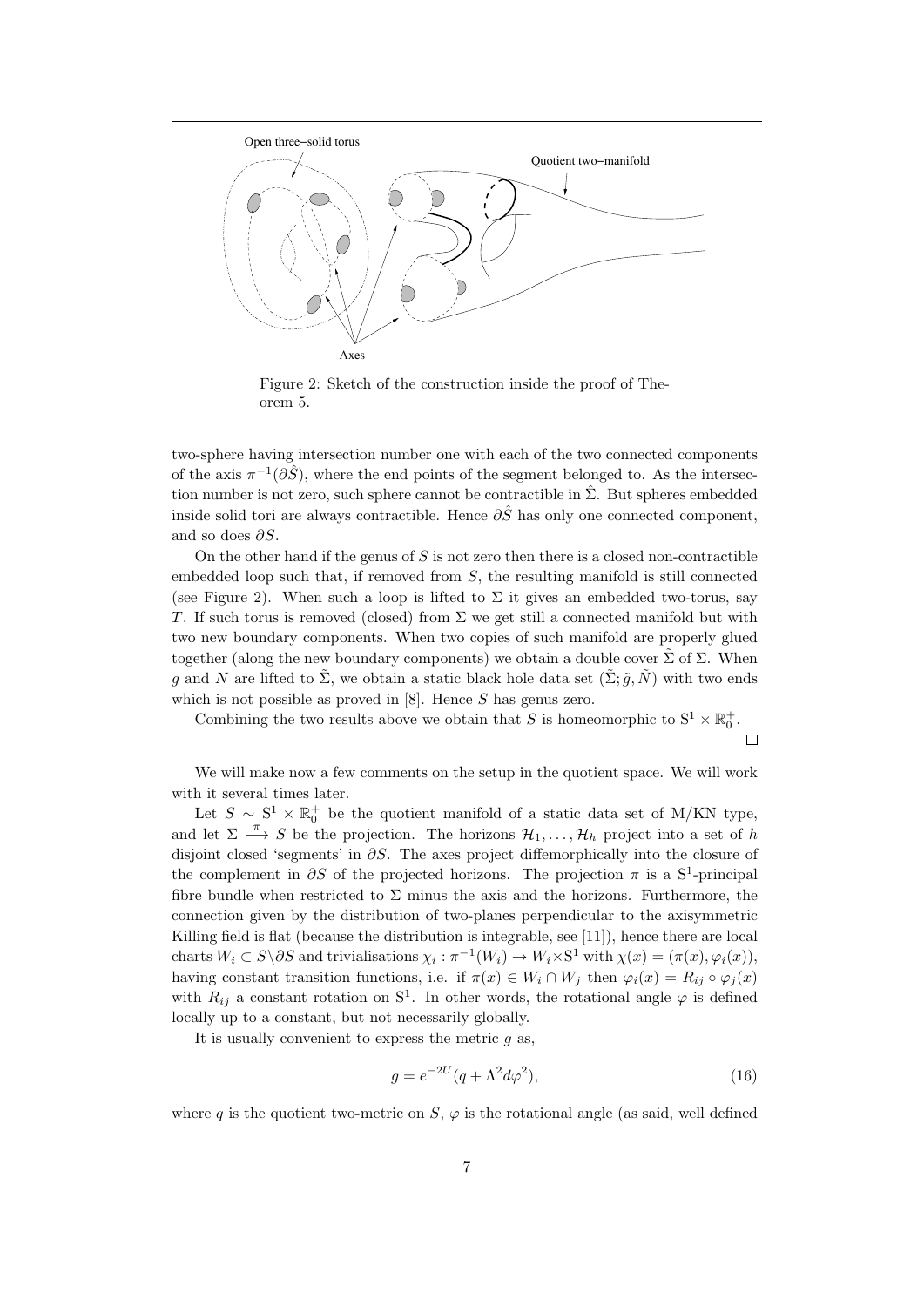locally up to a constant),  $\Lambda = |\partial_{\varphi}|_g$  is the g-norm of the axisymmetric Killing field  $\partial_{\varphi}$ . The metric q and the function U are singular on  $\partial S$ , whereas  $\Lambda$  is zero there. The static Einstein equations in these variables q, U and  $\Lambda$ , are equivalent to the system,

$$
\kappa = |\nabla U|^2,\tag{17}
$$

$$
\Delta U + \langle \frac{\nabla \Lambda}{\Lambda}, \nabla U \rangle = 0,\tag{18}
$$

$$
\Delta \Lambda = 0,\tag{19}
$$

where  $\kappa$  is the Gaussian curvature of q. Thus, q has non-negative curvature. Furthermore, due to Anderson's estimate ([1], see also another proof in this context in [9]),

$$
|\nabla U|^2(p) \le \frac{c}{d^2(p, \partial S)},\tag{20}
$$

the curvature  $\kappa$  decays to zero at infinity at least quadratically in  $d(p, \partial S)$ , (here d is the distance function to  $\partial S$  with respect to q). This decay estimate plus the non-negativity of  $\kappa$  will be a relevant information when studying the asymptotic. Another fundamental estimate that we will use to study the asymptotic is,

$$
|\nabla V|^2(p) \le \frac{c}{d^2(p, \partial S)},\tag{21}
$$

where  $V = \ln \Lambda$  (see [9]).

The equation (18) is nothing else than the projection of the lapse equation  $\Delta N = 0$ and it can be written in the form  $\text{div}(\Lambda \nabla U) = 0$ . Hence, by Gauss's theorem, the integral,

$$
\int_{\ell} \Lambda \nabla_n U dl,\tag{22}
$$

over smooth embedded loops  $\ell \subset S \setminus \partial S$  isotopic to  $\partial S$ , do not depend on  $\ell$  (here dl is the element of length on  $\ell$  and n the 'outward' unit normal to  $\ell$ , i.e. pointing inwards to the unbounded component of  $S \setminus \ell$ . This integral is seen easily to be equal the flux of  $\nabla N$  on the lift of  $\ell$  to  $\Sigma$ , namely,

$$
\int_{\ell} \Lambda \nabla_n U dl = \int_{\pi^{-1}(\ell)} \nabla_n N dA,\tag{23}
$$

where here n is the g-normal to  $\pi^{-1}(\ell)$  and dA is the g-element of area. As the surfaces  $\pi^{-1}(\ell)$  are connected and enclose the horizons, the surface integrals (23), for any  $\ell$ , are equal to the flux on the horizons,

$$
\int_{\mathcal{H}} \nabla_n N dA. \tag{24}
$$

Thus, we have,

$$
\int_{\ell} \Lambda \nabla_n U dl = \sum_{i=1}^{i=h} K_i A_i > 0,
$$
\n(25)

where  $K_i > 0$  and  $A_i > 0$  are the temperature and the area of each horizon respectively (recall that  $|\nabla N| = \nabla_n N$  is constant over each  $\mathcal{H}_i$  and is called the temperature of the horizon).

**Proposition 6.** Let  $(S; q, U, V)$  be the quotient of a static data set of  $M/KN$  type. Then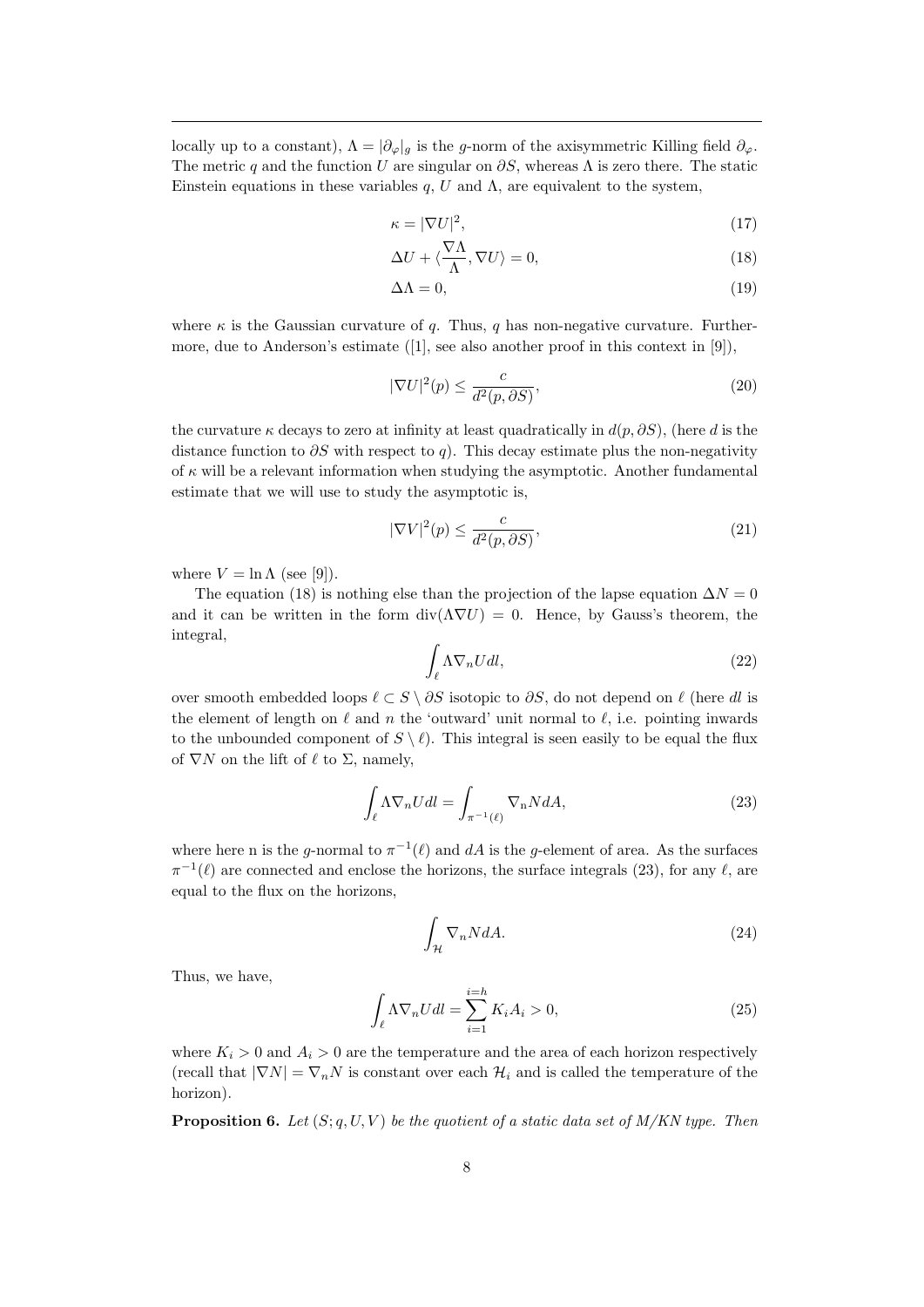

Figure 3: Sketch of the asymptotic of  $(S; q)$  depending on the area-growth.

# Λ cannot be uniformly bounded above.

Proof. We already mentioned that the integrals,

$$
\int_{\ell} \Lambda \nabla_n U dl,\tag{26}
$$

over loops  $\ell \subset S \setminus \partial S$  isotopic to  $\partial S$ , do not depend on  $\ell$ , and that the constant they define is positive. We will prove that if  $\Lambda$  is bounded above, that is  $\Lambda \leq \overline{\Lambda} < \infty$ , then (26) is necessarily zero, reaching thus a contradiction. We will do so by evaluating the integral over a certain divergent sequence of loops  $\ell_i$  and proving that it converges to zero (so is zero for all  $i$ ). For that purpose we need to clarify the type of asymptotic that one can have.

First we recall that the Gauss curvature is  $\kappa = |\nabla U|^2$ . Hence  $\kappa$  is non-negative and by (20) has at least quadratic decay. Standard arguments then show that the asymptotic of  $(S; q)$  is distinguished by just the area growth. Let us recall this. First fix a loop  $\ell_0$  isotopic to  $\partial S$  and let E be the unbounded component of  $S \setminus \ell$ . Let  $B(\ell_0, r) = \{p \in E : d(p, \ell_0) < r\}$  be the 'ball' in E of 'center'  $\ell_0$  and radius  $r > 0$ . Then by the Bishop-Gromov monotonicity, the quotient,

$$
\frac{A(B(\ell_0, r))}{r^2},\tag{27}
$$

is monotonically decreasing as r increases. Let  $\mu \geq 0$  be the limit. The asymptotic of the manifold  $(S; q)$  is now distinguished by the cases  $\mu = 0$  and  $\mu > 0$ .

Let us assume  $\mu = 0$ . Then  $\lim_{r \to \infty} A(B(\ell_0, r))/r^2 = 0$ . For any  $r > 0$  we consider the annuli  $\mathcal{A}(r/2, 2r) := B(\ell_0, 2r) \setminus \overline{B(\ell_0, r/2)}$ . As  $\mu = 0$  the area of these annuli with respect to the scaled metric  $q_r := q/r^2$ , namely

$$
A_{q_r}(\mathcal{A}(r/2, 2r)) = \frac{A(B(\ell_0, 2r)) - A(B(\ell_0, r/2))}{r^2}
$$
\n(28)

tends to zero as  $r \to \infty$ . Furthermore by Anderson's estimate, the Gaussian curvature of  $q_r$  on  $\mathcal{A}(r/2, 2r)$ , namely  $\kappa_{q_r} = \kappa r^2$ , is uniformly bounded, that is  $\kappa_{q_r} = r^2 \kappa \leq c$ , where c independent on r. Thus, as  $r \to \infty$  the scaled annuli  $(\mathcal{A}(r/2, 2r); q_r)$  collapse in volume (area) with bounded curvature. Therefore their geometry looks like that of thin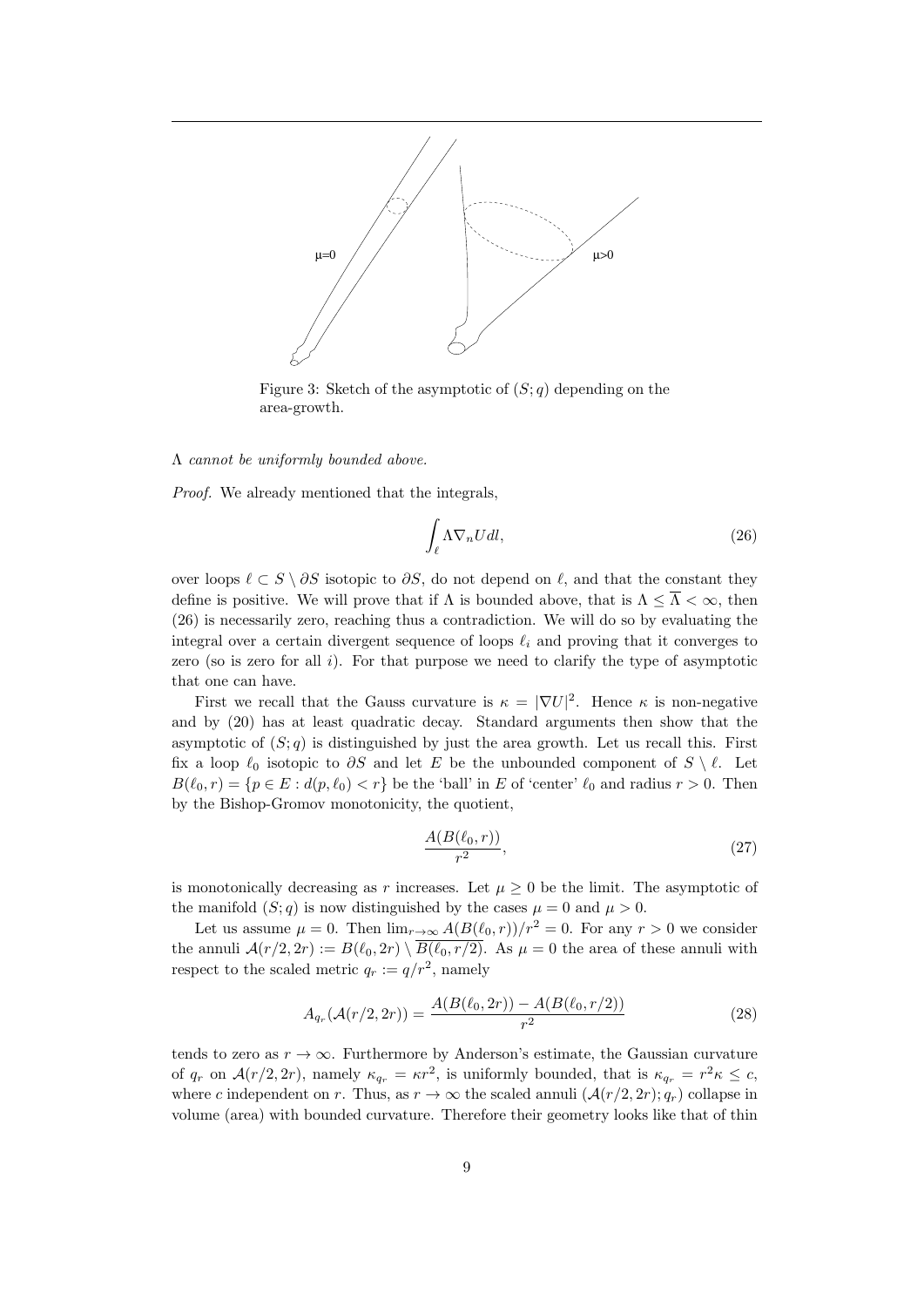(finite) cylinders, whose 'sections' tend to zero as  $r \to \infty$ . As a result one can chose a sequence of loops  $\ell_i$  embedded in the annuli  $\mathcal{A}(r_i/2, 2r_i)$  whose  $q_{r_i}$ -length tends to zero, or, equivalently whose q length length $(\ell_i)$  divided by  $r_i$  tends to zero as  $r_i \to \infty$ . Therefore,

$$
|\int_{\ell_i} \Lambda \nabla_n U dl| \le \overline{\Lambda} \frac{2c}{r_i} \text{length}_q(\ell_i) \to 0
$$
 (29)

where we have used (20),  $(|\nabla U|(p) \leq 2c/r_i$  if  $p \in \mathcal{A}(2r_i, r_i/2)$ ). Thus, the integral (26) must be zero.

Let us assume now that  $\mu > 0$ . In this case, the annuli  $\mathcal{A}(2r, r/2)$  endowed with the scaled metric  $q_r$  converge in  $C^{\infty}$  to the flat annulus,

$$
\mathcal{A}_{\mathbb{R}^2}(2,1/2) = B_{\mathbb{R}^2}(0,2) \setminus B_{\mathbb{R}^2}(0,1/2), \quad q_{\infty} = d\rho^2 + \frac{\mu^2 \rho^2}{\pi^2} d\phi^2, \tag{30}
$$

as  $r \to \infty$ , where  $(\rho, \phi)$  are polar coordinates on  $\mathbb{R}^2$  and  $B_{\mathbb{R}^2}(0, R)$  is the Euclidean ball of center 0 and radius R. (For the  $C^{\infty}$  convergence use that the monotonicity of (27) to  $\mu > 0$  implies that  $\kappa_{q_r} = |\nabla U|^2_{q_r}$  tends to zero and then use standard elliptic estimates on the elliptic system on  $\Delta_{q_r}U + \langle \nabla V, \nabla U \rangle_{q_r} = 0$ ,  $\Delta_{q_r}V + \langle \nabla V, \nabla V \rangle_{q_r} = 0$  together with the a priori bound (21)). In particular, the Gaussian curvature  $\kappa_{q_r} = r_i^2 |\nabla U|^2$ restricted over the annuli  $\mathcal{A}(2r_i, r_i/2)$  tends to zero as  $r \to \infty$ . Take now a sequence of loops  $\ell_i$  over annuli  $\mathcal{A}(2r_i, r_i/2)$  and whose  $q_{r_i}$  length is less or equal than, say,  $\beta > 0$ , or equivalently length $(\ell_i)/r_i \leq \beta$  over the annuli. We can now estimate as follows,

$$
|\int_{\ell_i} \Lambda \nabla_n U dl| \le \overline{\Lambda}(\max_{\ell_i} |\nabla U|) \beta r_i \to 0,
$$
\n(31)

where to deduce the convergence to zero we have used that  $\kappa_{q_{r_i}} = |\nabla U|^2 r_i^2 \to 0$ . Thus, the integral (26) must again be zero.  $\Box$ 

In the paragraph below we use the discussion inside the previous proof to observe that the integral of  $\kappa = |\nabla U|^2$  over the end of S is finite. Namely  $\int_{\Omega} |\nabla U|^2 dA < \infty$ , where  $\Omega$  is the complement of any open and bounded set in S containing  $\partial S$ . This estimate will be used when proving in Proposition 9 the Kasner form of  $U$  and  $V$  in Weyl coordinates.

According to the discussion of the last Proposition 6, the asymptotic of the manifolds  $(S; q)$  depends on whether  $\mu = 0$  or  $\mu > 0$ . Let  $r_i = 2^i$  and consider the annuli  $\mathcal{A}(2r_i, r_i/2)$  endowed again with the scaled metric  $q_{r_i} := q/r_i^2$ . If  $\mu = 0$  then, for large *i*, the annuli  $(A(2r_i, r_i/2); q_{r_i})$  are thin cylinders collapsing (in the Gromov-Hausdorff metric) to a segment as  $i \to \infty$ , whereas if  $\mu > 0$  then they converge to a flat annulus (as  $i \to \infty$ ). In the later case, we can find loops  $\ell_i$  in  $\mathcal{A}(2r_i, r_i/2)$ , dividing the annuli in two, and whose  $q_{r_i}$ -length tends to  $2\mu$  and whose mean curvature  $\theta_i$  tends to one (the limit loop is  $\rho = 1$  in (30)). By Gauss-Bonnet, if we let  $\Omega(\ell_{i_0}, \ell_i)$  be the finite closed cylinder enclosed by  $\ell_{i_0}$  and  $\ell_i$  then,

$$
\int_{\Omega(\ell_{i_0}, \ell_i)} \kappa dA = \int_{\ell_i} \theta_i dl - \int_{\ell_{i_0}} \theta_{i_0} dl \tag{32}
$$

Observe that the product  $\theta_i dl$  is scale invariant, so we can compute the integral  $\int_{\ell_i} \theta_i dl$ , using  $\theta_i$  and dl with respect to  $q_{r_i}$  that we know remain uniformly bounded as  $i \to \infty$ . Then, as  $i \to \infty$ , the right hand side remains bounded. Thus  $\kappa$ , hence also  $|\nabla U|^2$ , have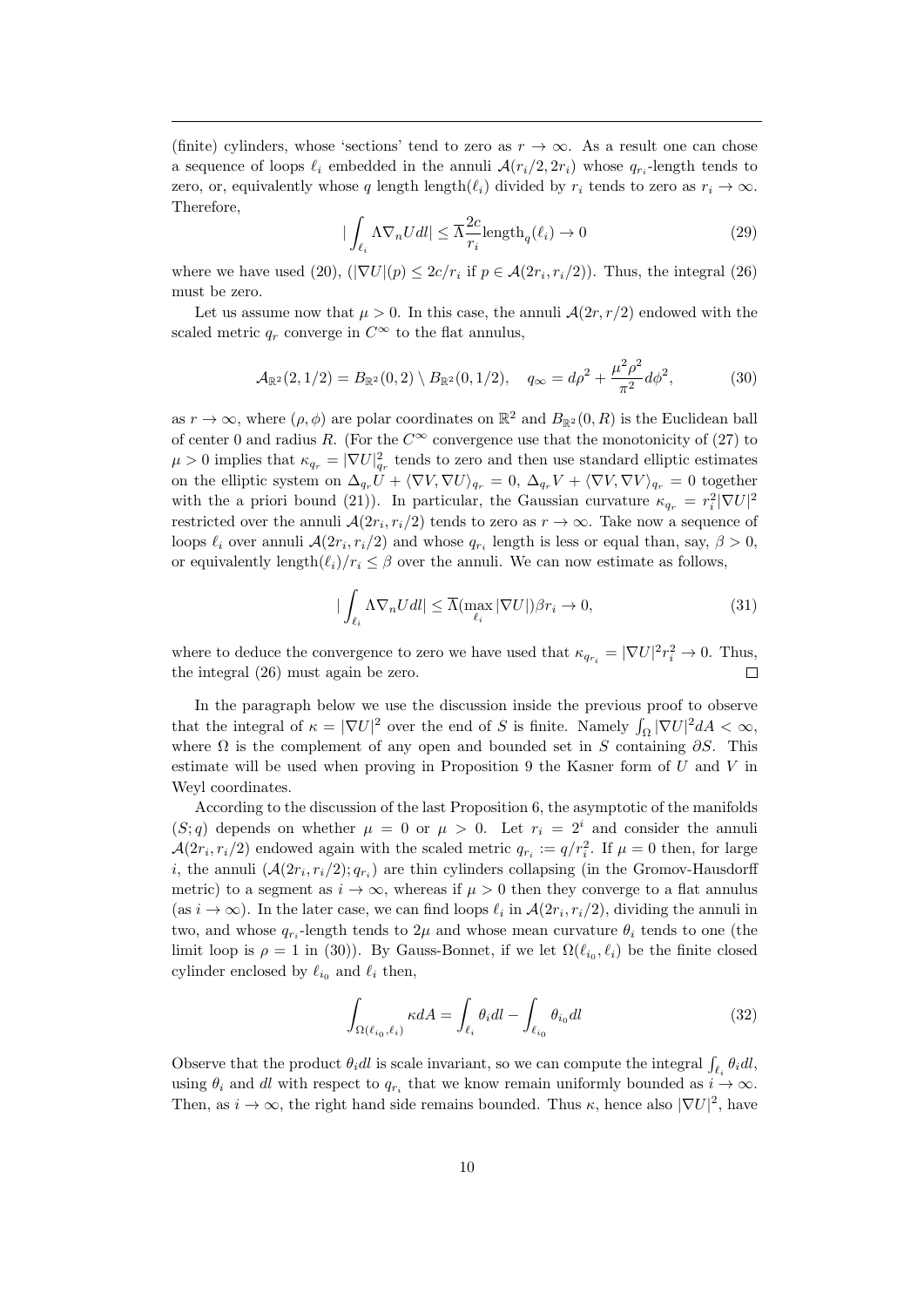finite integrals on the unbounded region of  $S \setminus \ell_{i_0}$ . The same holds when  $\mu = 0$  but a few extra words must be said. Having in mind the formula (32) we need to select the loops  $\ell_i$  in such a way that  $\int_{\ell_i} \theta_i dl$  remains uniformly bounded as  $i \to \infty$ . We can select the  $\ell_i$  such that the  $q_{r_i}$ -length tends to zero, but so far we do not have control on the mean curvature with respect to  $q_{r_i}$  (the geometry is collapsing). One can however take finite covers of the annuli (to have the injectivity radius bounded from above and from below away from zero) converging in  $C^{\infty}$  to a  $S^1$ -symmetric data and then just take  $\ell_i$  as loops that lift to loops  $\tilde{\ell}_i$  converging to an S<sup>1</sup>-symmetric loop of finite mean curvature. The loops  $\ell_i$  then have bounded mean curvature because they are just the mean curvatures of the lifts. Hence, also in this case, the integral of  $|\nabla U|^2$  on the unbounded component of  $S \setminus \ell_{i_0}$  is bounded.

We will prove now that  $\Lambda$  tends to infinity over the end of S, namely, for any divergent sequence  $p_i \to \infty$ , we have  $\Lambda(p_i) \to \infty$ .

**Proposition 7.** Let  $(S; q, U, V)$  be the quotient of a static data set of  $M/KN$  type. Then  $\Lambda \rightarrow \infty$  at infinity.

*Proof.* Let  $r_i = 2^i$  and consider the annuli  $\mathcal{A}(2r_i, r_i/2)$  endowed with the scaled metric  $q_{r_i} = q/r_i^2$ . As explained earlier, the type of asymptotic of the manifolds  $(S; q)$  depends on whether  $\mu = 0$  or  $\mu > 0$  but in either case for i large enough we can find loops  $\ell_i$ embedded in  $\mathcal{A}(2r_i, r_i/2)$  and isotopic to  $\partial S$ , whose  $q_{r_i}$ -lengths are uniformly bounded. We will use such loops below.

Now, recall that on  $\mathcal{A}(2r_i,r_i/2)$  we have  $|\nabla \ln \Lambda|_{q_{r_i}} \leq c$ . Let  $p_{\text{max}}^i$  and  $p_{\text{min}}^i$  be the points on  $\ell_i$  where  $\Lambda$  achieves its max and min respectively, that is,  $\Lambda(p_{\max}^i) = \max_{\ell_i} {\{\Lambda\}}$ and the same for min. Let  $\alpha(t)$  be a curve parameterising the part of  $\ell_i$  from  $p_{\min}^i$  to  $p_{\text{max}}^i$ . Then,

$$
\ln\left(\frac{\max_{\ell_i}\{\Lambda\}}{\min_{\ell_i}\{\Lambda\}}\right) = |\int_{t_0}^{t_1} \langle \nabla \ln \Lambda, \alpha' \rangle_{q_{r_i}} dt| \le \int_{t_0}^{t_1} |\nabla \Lambda|_{q_{r_i}} |\alpha'|_{q_{r_i}} dt \le cL. \tag{33}
$$

This is an important uniform bound that we will use below.

For any  $i < j$  denote by  $\mathcal{U}_{i,j}$  the compact region enclosed by  $\ell_i$  and  $\ell_j$ . Now, if there is a sequence  $j_k \to \infty$  as  $k \to \infty$ , for which  $\min_{\ell_{j_k}} {\{\Lambda\}}$  remains uniformly bounded, then  $\max_{\ell_{j_k}} {\Lambda}$  remains uniformly bounded too by (33). Then, by the maximum principle we have,

$$
\max_{\mathcal{U}_{j_0j_k}} \{\Lambda\} \le \max\{\max_{\ell_{j_0}} \{\Lambda\}, \max_{\ell_{j_k}} \{\Lambda\}\},\tag{34}
$$

and thus we conclude that  $\Lambda$  remains uniformly bounded contradicting Proposition 6. Hence,  $\min_{\ell_j} {\{\Lambda\}}$  tends to infinity as j tends to infinity. Now, again by the maximum principle we have,

$$
\max_{\mathcal{U}_{j,j+1}} \{\Lambda\} \ge \min\{\min_{\ell_j} \{\Lambda\}, \min_{\ell_{j+1}} \{\Lambda\}\} \to_{j \to \infty} \infty.
$$
 (35)

Now, the concatenation of the regions  $\mathcal{U}_{j,j+1}$  covers S except a bounded region. Hence we conclude from (35) that  $\Lambda \rightarrow \infty$  at infinity.  $\Box$ 

The next proposition says that  $\Lambda$  can be taken as the standard Weyl coordinate  $\rho$ . **Proposition 8.** Let  $(S; q, U, V)$  be the quotient of a static data set of M/KN type. Then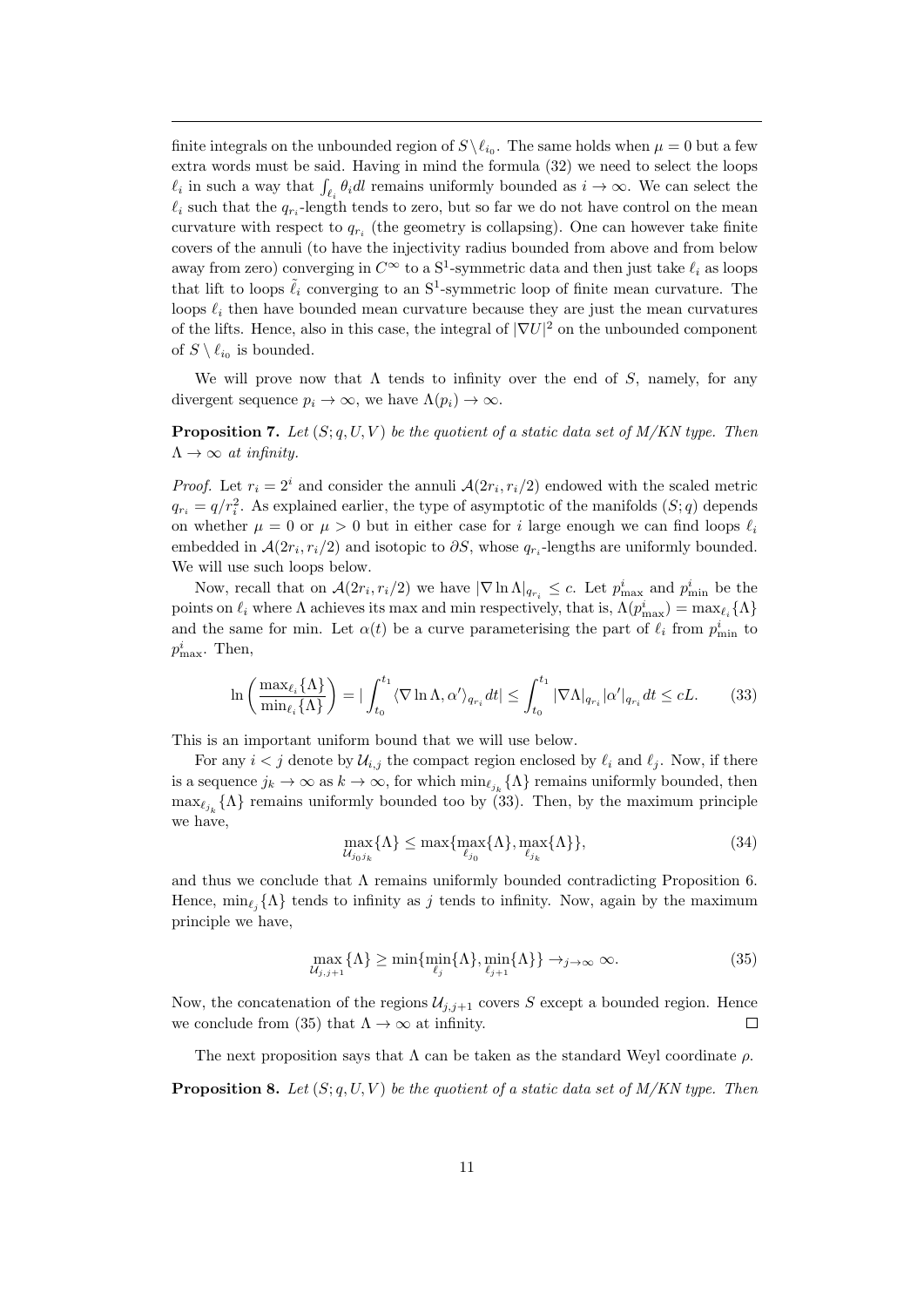$\Lambda$  can be chosen as a global harmonic coordinate and we can write,

$$
q = e^{2\phi} (d\rho^2 + dz^2),
$$
\n(36)

where we have changed notation to the usual  $\rho = \Lambda$  and where z is the (periodic of period L) coordinate harmonically conjugated to  $\rho$ .

*Proof.* We know that  $\Lambda \to \infty$  at infinity and that  $\Lambda|_{\partial S} = 0$ . Then, the pre-image of any regular value of Λ (naturally greater than zero) is necessarily a finite set of circles. As Λ is harmonic, the maximum principle implies that none of such circles can enclose a disc. Hence, every circle is isotopic to  $\partial S$ . If there is more than one circle, then any two of them must enclose an annulus which is again ruled out by the maximum principle. Thus, the pre-image of any regular value of  $\Lambda$  is a circle isotopic to  $\partial S$ . Fix two regular values  $\Lambda_2 > \Lambda_1 > 0$ . Let  $\mathcal{A}_{12}$  be the annulus enclosed by  $\Lambda^{-1}(\{\Lambda_1\})$  and  $\Lambda^{-1}(\{\Lambda_2\})$ . We claim that there are no critical points of  $\Lambda$  in  $\mathcal{A}_{12}$ . To see this, observe that, as  $\Lambda$ is harmonic and analytic, the critical points  ${c_i}$  are isolated and of positive (integer) index<sup>(2)</sup>, and that, by Poincaré-Hopf, the sum of the index of the critical points in  $\mathcal{A}_{12}$ must be zero. As this is valid for any  $\Lambda_1$  and  $\Lambda_2$ , it follows that  $\Lambda$  does not have critical points.

Make  $\rho := \Lambda$ . Now observe that, because  $\rho$  is harmonic, the one form  $*d\rho$  (\* is the q-Hodge-star) is closed. Furthermore  $*d\rho(\nabla^i \rho) = 0$  (indeed  $*d\rho(\nabla^i \rho) = \epsilon_{ij}\nabla^i \rho \nabla^j \rho = 0$ where  $\epsilon_{ij}$  is antisymmetric). Thus, \*d<sub> $\rho$ </sub> descends to a one form in the quotient manifold of S by the integral curves of the gradient of  $\rho$ , which is a circle. Define thus z by integrating  $dz = *d\rho$  with the initial condition that z is identically zero at one fixed integral curve.  $\Box$ 

In the coordinate  $(\rho, z)$ , the equations for  $\phi$  and U reduce to the Weyl equations,

$$
U_{\rho\rho} + \frac{1}{\rho}U_{\rho} + U_{zz} = 0,
$$
\n(37)

$$
\phi_{\rho} = \rho (U_{\rho}^2 - U_z^2), \quad \phi_z = 2\rho U_{\rho} U_z.
$$
\n(38)

We will now study the asymptotic of the fields U and  $\phi$  as  $\rho \to \infty$ , which of course will have the Kasner form,

$$
q = q_0 \rho^{2u_0^2} (d\rho^2 + dz^2) + o_e(\rho), \quad U = U_0 + u_0 \ln \rho + o_e(\rho), \quad \phi = \phi_0 + u_0^2 \ln \rho + o_e(\rho).
$$
 (39)

where  $q_0$ ,  $U_0$  and  $\phi_0$  are real constants, and where  $|o_e(\rho)| \leq \alpha e^{-\beta \rho}$  for some  $\alpha > 0$ and  $\beta > 0$ . The Kasner form could in principle be obtained by studying directly the reduction of the  $S^1$ -symmetric static data set of M/KN type that we are dealing with and that, by its same definition, is assumed to have Kasner asymptotic. Interesting enough however, the Kasner form of the asymptotic of U and  $\phi$  will be deduced just from the form (36) of q, from the Weyl equations, and from the fact that the integral of  $|\nabla U|^2$  over the end of S is finite, as was discussed earlier. From these facts we will obtain first a representation of  $U$  in series and from it we will read off the asymptotic of U itself and of  $\phi$ . This is the content of the next proposition.

<sup>&</sup>lt;sup>(2)</sup>To see this argue as follows. Let  $z = x + iy$  be a complex coordinate around a critical point of  $\Lambda$  $(z = 0$  at the critical point). Let Γ be a harmonic conjugate to Λ, so that  $f(z) = \Lambda + i\Gamma$  is analytic. By Cauchy-Riemann  $d\Gamma|_{z=0} = 0$ , hence  $z = 0$  is also a critical point of f. Then, near  $z = 0$  we have  $f(z) \sim c_1 + c_2 z^m$  for some  $m \geq 2$ . Moreover by Cauchy-Riemann we have  $\partial_z f(z) = \partial_x \Lambda + i \partial_x \Gamma =$  $\partial_x \Lambda - i \partial_y \Lambda$ . Thus,  $\nabla \Lambda$  is directly identified to the conjugate of  $\partial_z f(z)$  (as a vector field). Hence the index at any critical point is always equal to the index of a field  $\overline{z}^n$  with  $n \geq 1$ , hence positive.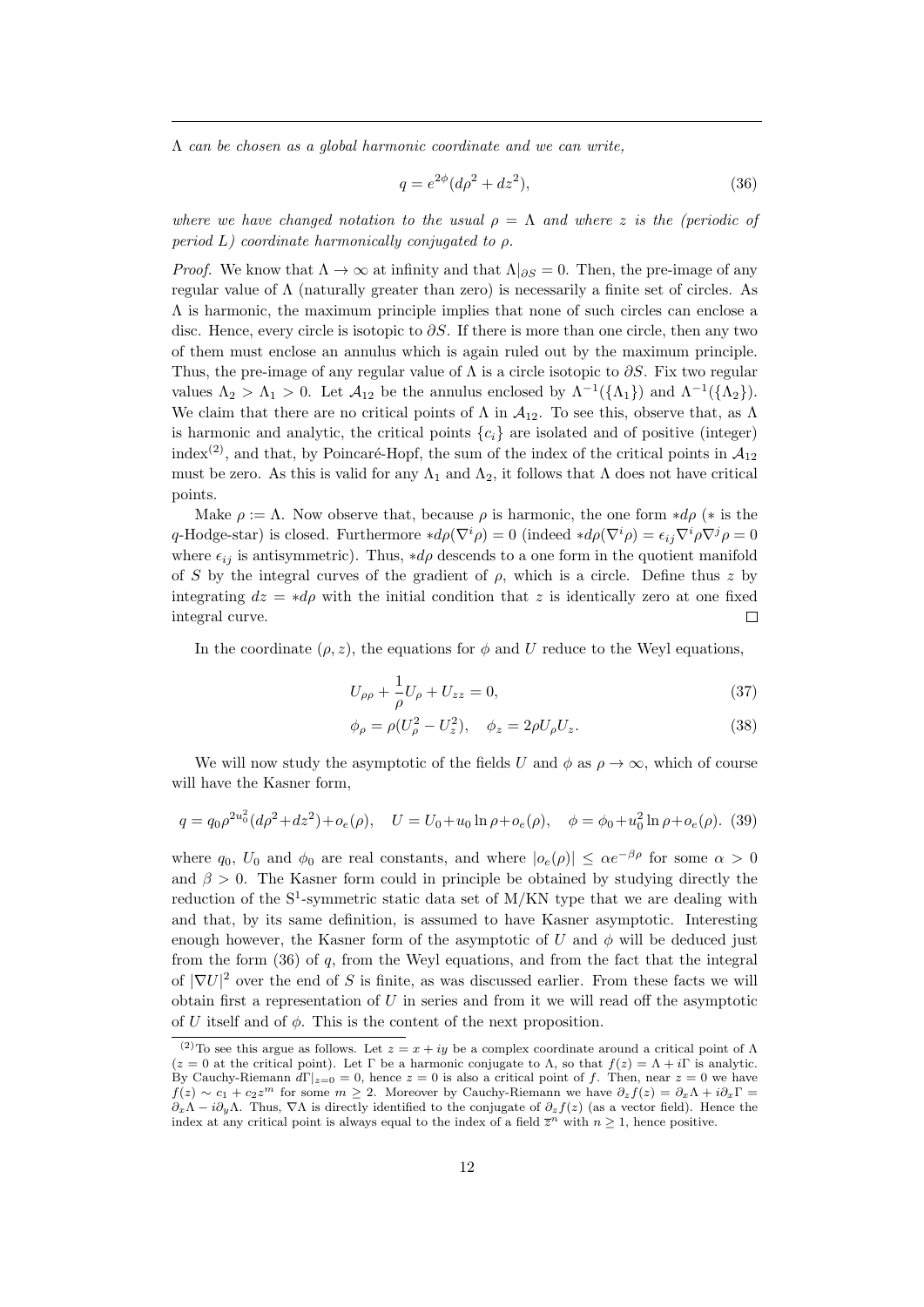**Proposition 9.** Let  $(S; q, U, V)$  be the quotient of a static data set of  $M/KN$  type. Then the asymptotic of U and  $\phi$  is Kasner.

*Proof.* We will work with the coordinates  $(\rho, z)$ . Without loss of generality assume that  $z \in [0, 2\pi)$ . To obtain the expression of U and  $\phi$  when the range of z is not  $[0, 2\pi)$ rather [0, L), just make the transformations  $z \to (L/2\pi)z$  and  $\rho \to (L/2\pi)\rho$ .

Separating variables, the solution to (37) is always expressible in series as,

$$
U = U_0 + u_0 \ln \rho + \sum_{n \in \mathbb{Z} \setminus \{0\}} (u_n K_0(n\rho) + v_n I_0(n\rho)) e^{niz}, \tag{40}
$$

where  $u_n = u_{-n}^*$ ,  $v_n = v_{-n}^*$  for each n and where  $I_0(x)$  and  $K_0(x)$  are the modified Bessel functions of first and second kind respectively<sup>(3)</sup>. These functions have the asymptotic

$$
K_0(x) \approx \sqrt{\frac{\pi}{2}} \frac{e^{-x}}{\sqrt{x}}, \qquad I_0(x) \approx \frac{1}{\sqrt{2\pi}} \frac{e^x}{\sqrt{x}}.
$$
 (41)

If we show that  $v_n = 0$  for all n then a direct computation using (38) and the standard properties of the modified Bessel functions brings

$$
\phi - \phi_0 = u_0^2 \ln \rho + 2 \sum_{n \in \mathbb{Z} \setminus \{0\}} u_0 u_n K_0(n\rho) e^{inz}
$$
\n
$$
(42)
$$

$$
-\sum_{n,m\in\mathbb{Z}\backslash\{0\}}u_nu_m\frac{nm}{n+m}\rho\big(K_0(m\rho)K_1(n\rho)+K_0(n\rho)K_1(m\rho)\big)e^{i(n+m)z} \quad (43)
$$

Hence, if  $v_n = 0$  for all n then the static end converges exponentially in  $\rho$  to the Kasner solution

$$
q = q_0 \rho^{2u_0^2} (d\rho^2 + dz^2), \quad U = U_0 + u_0 \ln \rho, \quad \phi = \phi_0 + u_0^2 \ln \rho \tag{44}
$$

We show now that indeed  $v_n = 0$  for all n.

Let  $\mathcal{A}_{01} = \{(\rho, z) : \rho_0 \leq \rho \leq \rho_1\}$ . Now observe that

$$
\int_{\mathcal{A}_{01}} U_{\rho} e^{inz} d\rho dz = 2\pi (u_n K_0(n\rho) + v_n I_0(n\rho)) \Big|_{\rho_0}^{\rho_1}
$$
\n(45)

Now, if  $v_n \neq 0$ , then we can use the asymptotic expansion (41) and deduce that the integral in the left hand side has exponential growth in  $\rho_1$ . On the other hand, as shown earlier, ends have bounded total curvature, therefore as  $\kappa = |\nabla U|^2$  we get,

$$
\int_{\rho \ge \rho_1} U_{\rho}^2 \, d\rho dz < \infty \tag{46}
$$

(use that  $\kappa = |\nabla U|^2$  and that the expression  $|\nabla U|^2 dA$  is conformal invariant). Next use Cauchy-Schwarz to get

$$
\left| \int_{\mathcal{A}_{01}} U_{\rho} e^{inz} d\rho dz \right| \le \left( \int_{\mathcal{A}_{01}} U_{\rho}^2 d\rho dz \right)^{1/2} \left( 2\pi (\rho_1 - \rho_0) \right)^{1/2} \tag{47}
$$

But the left hand side grows faster than the right hand side and we reach a contradiction. Hence  $v_n = 0$  for all n.  $\Box$ 

Let's recall what we have so far. The function  $U(\rho, z)$  is smooth on the quotient

 $^{(3)}I_0(x)$  and  $K_0(x)$  are linearly independent solutions of the ODE,  $x^2y'' + xy' - x^2y = 0$ .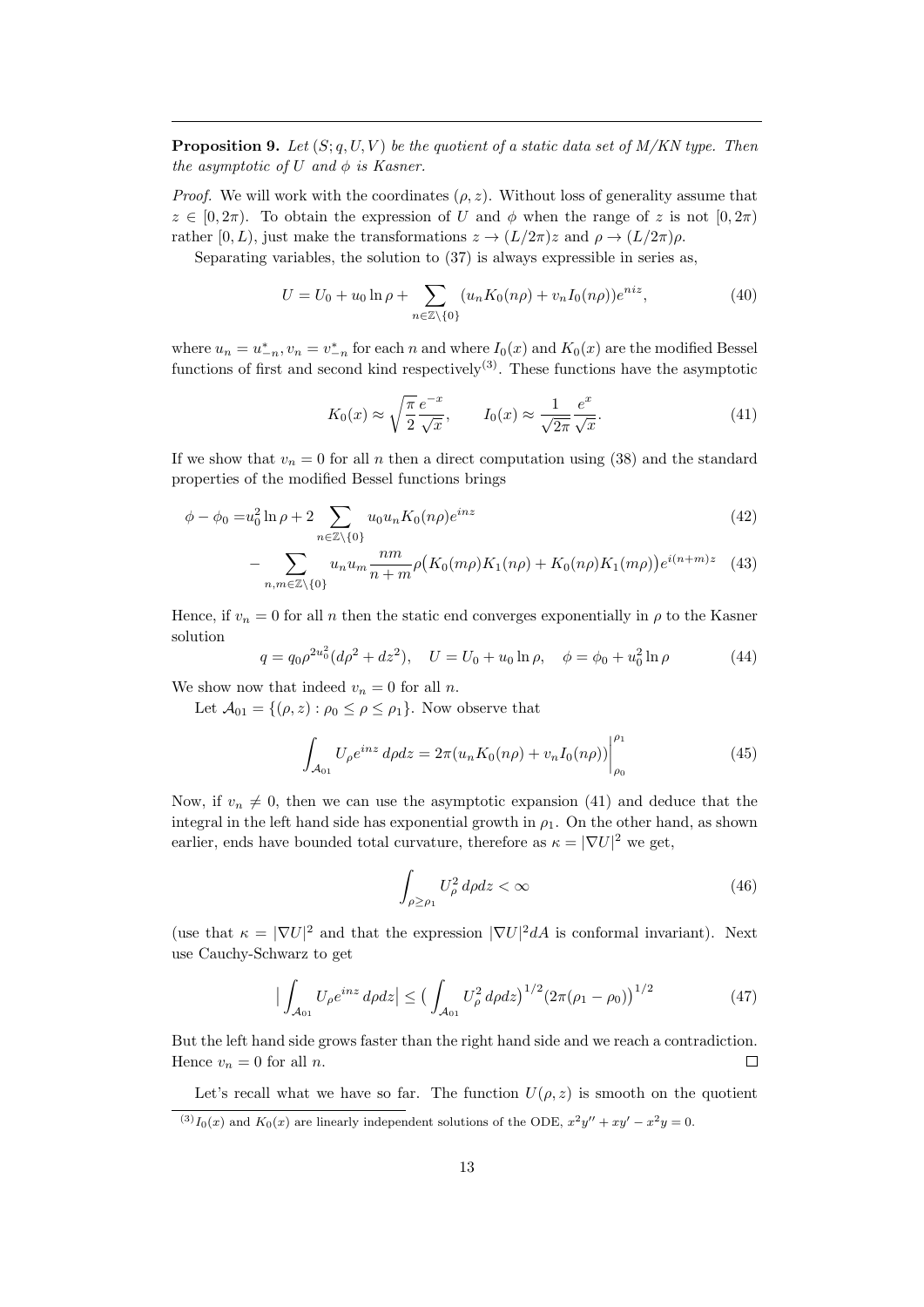manifold  $S^1_L \times \mathbb{R}^+$ , where z is the coordinate of the factor  $S^1_L$  (a circle of length L) and  $\rho$  is the coordinate of the factor  $\mathbb{R}^+$ , and satisfies  $U_{zz}+U_{\rho\rho}+\rho^{-1}U_{\rho}=0$ . Let  $\pi:\Sigma\to \mathrm{S}^1_L\times \mathbb{R}^+_0$ be the projection. Then the projection of the horizons components,  $\pi(\mathcal{H}_1), \ldots, \pi(\mathcal{H}_h)$ , are h disjoint closed segment on  $S_L^1 \times \{0\}$  of z-lengths  $L_1, \ldots, L_h$  respectively (i.e. if  $\pi(\mathcal{H}_i) = \{(z, 0) : z_i^- \leq z \leq z_i^+\}$ , then  $L_i = z_i^+ - z_i^-$ ). To prove Theorem 2, it remains to show that U is actually equal to the M/KN potential  $U_{\pi(\mathcal{H}_1),\dots,\pi(\mathcal{H}_h)}$  up to a constant. We will show that in what follows. Recall from the introduction that  $U_{\pi(\mathcal{H}_1),...,\pi(\mathcal{H}_h)}$  is the sum of the potentials  $U_{\pi(\mathcal{H}_i)},$ 

$$
U_{\pi(\mathcal{H}_1),...,\pi(\mathcal{H}_h)} = \sum_{i=1}^h U_{\pi(\mathcal{H}_i)}.
$$
 (48)

To simplify notation let us make  $U_{\pi(\mathcal{H}_1),...,\pi(\mathcal{H}_h)} = \tilde{U}$ . We will show that,

$$
w = U - \tilde{U},\tag{49}
$$

is actually a constant function. To achieve that we will use an integral identity and the behaviour of w near the segments  $\pi(\mathcal{H}_1), \ldots, \pi(\mathcal{H}_h)$  and near infinity. Let us prove this finishing thus the proof of Theorem 2.

First, as w satisfies  $w_{zz} + w_{\rho\rho} + \rho^{-1}w_{\rho} = 0$ , then  $div(w\rho dw) = \rho |dw|^2 = \rho(w_z^2 + w_\rho^2)$ . Integrating using Gauss's theorem we obtain the integral identity,

$$
\int_{\rho_0 \le \rho \le \rho_1} \rho(w_z^2 + w_\rho^2) dz d\rho = \int_{\rho = \rho_1} \rho w w_\rho dz - \int_{\rho = \rho_0} \rho w w_\rho dz \tag{50}
$$

for any  $0 < \rho_0 < \rho_1$ . We will show that the boundary terms on the right hand side tend to zero as  $\rho_0 \to 0$  and  $\rho_1 \to \infty$ , thus proving that w is constant.

We treat first the case  $\rho_1 \rightarrow \infty$  and then we treat the case  $\rho_0 \rightarrow 0$ .

Case  $\rho_1 \to \infty$ . We begin recalling that U and  $\tilde{U}$  have the following expansions as  $\rho \rightarrow \infty$ ,

$$
U = U_0 + u_0 \ln \rho + o(1/\rho^2), \quad U_\rho = \frac{u_0}{\rho} + o(1/\rho^3), \tag{51}
$$

$$
\tilde{U} = \tilde{U}_0 + \tilde{u}_0 \ln \rho + o(1/\rho^2), \quad \tilde{U}_\rho = \frac{\tilde{u}_0}{\rho} + o(1/\rho^3). \tag{52}
$$

(we know that the decay in the  $o$ 's is faster indeed but that won't be needed). Thus, if  $u_0 = \tilde{u}_0$ , then  $w = w_0 + o(1/\rho^2)$  and  $w_\rho = o(1/\rho^3)$ . It follows that  $\rho w w_\rho = o(1/\rho^2)$  so,

$$
\int_{\rho=\rho_1} \rho w w_{\rho} dz \to 0 \tag{53}
$$

as  $\rho_1 \rightarrow \infty$ . We will prove that indeed,

$$
u_0 = \tilde{u}_0 = \frac{L_1 + \ldots + L_h}{L} < 1 \tag{54}
$$

We will do so by showing that the integrals,

$$
\int_{\rho=\rho_0} \rho U_{\rho} dz, \quad \int_{\rho=\rho_0} \rho \tilde{U}_{\rho} dz,
$$
\n(55)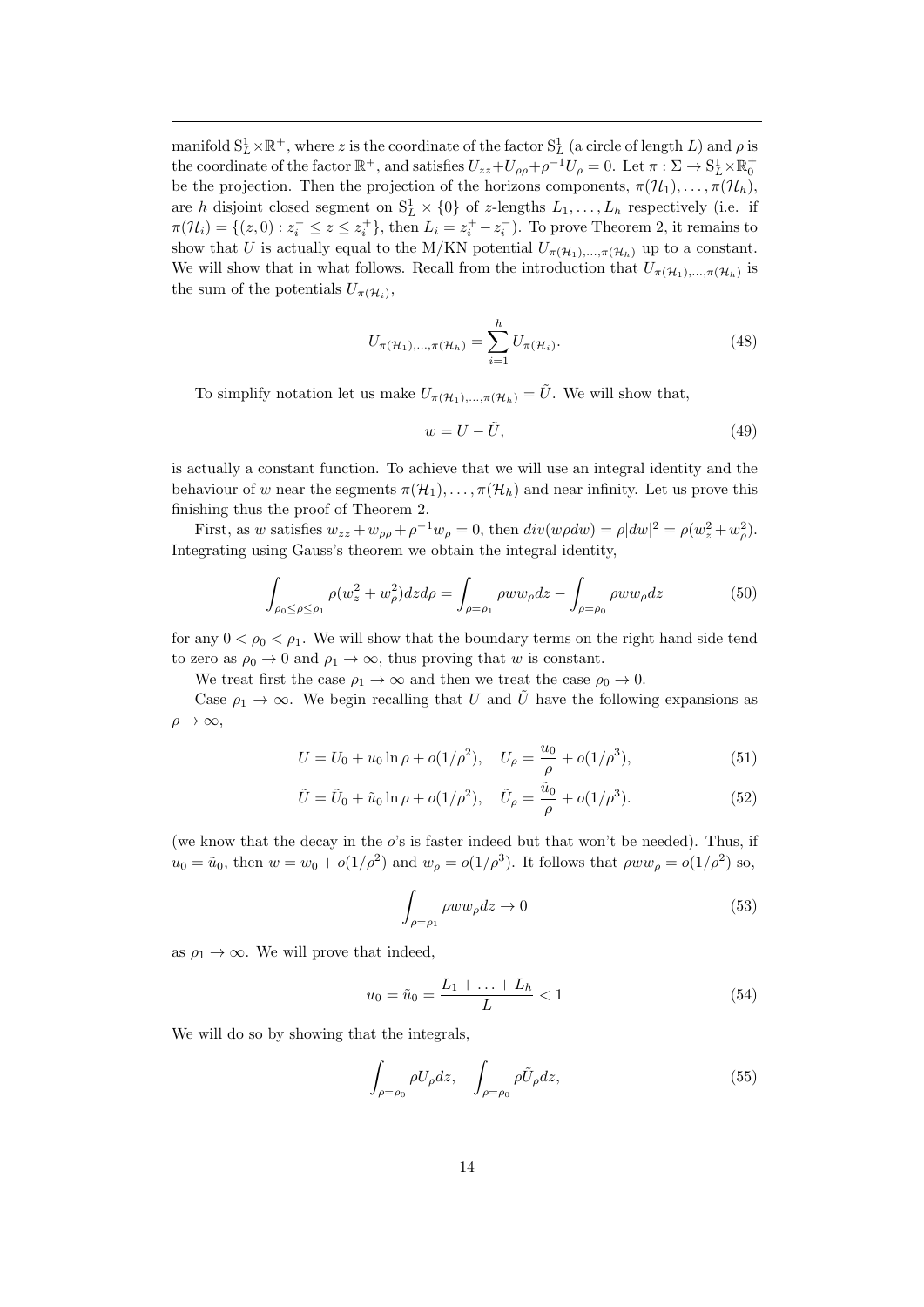that we know do not depend on  $\rho_0$ , are both equal to  $L_1 + \ldots + L_h$ . Let us begin calculating the first integral. To start we note that  $\rho$  has the expression,  $\rho = |\partial_{\varphi}|_g e^U$ , and that the factor  $|\partial_{\varphi}|_g$  is a smooth non-singular function on the three-manifold  $\Sigma$ . Then, around any point  $(0, z_0)$  on a horizon component  $\pi(\mathcal{H}_i)$  except the pole points, (i.e. if  $\pi(\mathcal{H}_i) = \{z_i^- \leq z \leq z_i^+\}$  then  $z_i^- < z_0 < z_i^+$ ), we have the expansion,

$$
U = \ln \rho + O(\rho, z), \quad \partial_{\rho} U = \frac{1}{\rho} + O(\rho, z). \tag{56}
$$

As we will see now, these expansions allow us to show that the first integral of (55) takes indeed the value  $L_1 + \ldots + L_h$ . We already know that the integral is equal to,

$$
\sum_{j=1}^{j=h} \int_{\mathcal{H}_j} \nabla_n N dA,\tag{57}
$$

where in this expression each summand can be obviously calculated as,

$$
\lim_{\epsilon \to 0} \int_{\mathcal{H}_j^{\epsilon}} \nabla_n N dA,\tag{58}
$$

where  $\mathcal{H}_{j}^{\epsilon} = \pi^{-1}(\{(0, z) : z_{j}^{-} + \epsilon < z < z_{j}^{+} - \epsilon\})$  is the horizon minus small discs at the poles. The advantage of doing that is that now we can write without risk,

$$
\int_{\mathcal{H}_j^{\epsilon}} \nabla_n N dA = \lim_{\rho_0 \to 0} \int_{z_j^- + \epsilon < z < z_j^+ - \epsilon} \rho_0 U_\rho(\rho_0, z) dz = z_j^+ - z_j^- - 2\epsilon,\tag{59}
$$

where to obtain the limit as  $\rho_0 \rightarrow 0$  we have used the expansions (56). Plugging this back into (58) and taking the limit  $\epsilon \to 0$ , and then plugging the result into (57) we obtain,

$$
\int_{\rho=\rho_0} \rho U_{\rho} dz = L_1 + \dots + L_h,
$$
\n(60)

as wished. The calculation of the second integral in (55) is done in exactly in the same fashion, except that now we work separately over each M/KN data set constructed out of each potential  $U_{\pi(\mathcal{H}_i)}$  to show that  $\int_{\rho=\rho_0} \rho U_{\pi(\mathcal{H}_i),\rho} dz = L_i$  and hence that the second integral in (55) is equal to  $L_1 + \ldots + L_h$ .

Case  $\rho_0 \rightarrow 0$ . Calculating the integral in this case is in a sense simpler, except for the integral near the poles that has to be properly justified. Let  $\epsilon > 0$  be sufficiently small. Let  $Z_{\epsilon}$  be the set of  $z \in S^1_L$  such that, the distance to any end point of the intervals  $\pi(\mathcal{H}_i)$  is larger than  $\epsilon$ . Let  $\mathcal{H}_\epsilon$  be the set of those points of  $Z_\epsilon$  lying in  $\pi(\mathcal{H})$ , and let  $\mathcal{A}_{\epsilon}$  be the set of those points of  $Z_{\epsilon}$  not lying in  $\pi(\mathcal{H})$ . Then, we can write,

$$
\int_{\rho=\rho_0} \rho w w_{\rho} dz = \int_{\rho=\rho_0, z \in \mathcal{H}_{\epsilon}} \rho w w_{\rho} dz + \int_{\rho=\rho_0, z \in \mathcal{A}_{\epsilon}} \rho w w_{\rho} dz + \tag{61}
$$

$$
\int_{\rho=\rho_0, z\in(\mathcal{H}_{\epsilon}\cup\mathcal{A}_{\epsilon})^c} \rho w w_{\rho} dz
$$
\n(62)

We fix  $\epsilon > 0$  small and let  $\rho_0 \to 0$ . Let us explain the limit of each of the three integrals on the right. On points over the horizon that are not the poles, both, U and  $\hat{U}$ , have the same expansion (56), so  $w = O(\rho, z)$  and  $w_{\rho} = O(\rho, z)$ . Hence the first integral on the right hand side tends to zero. On points over the axis both U and U are smooth and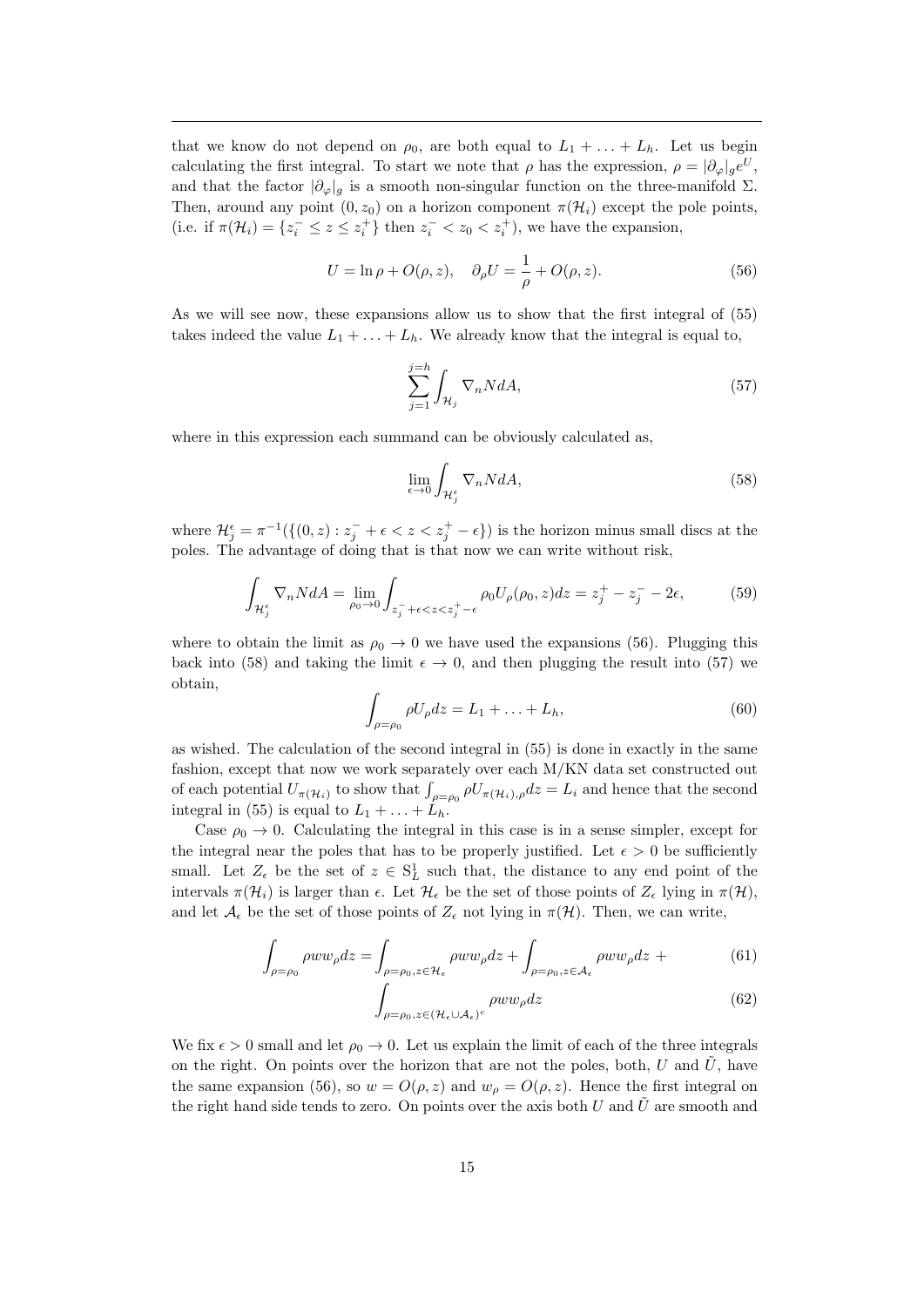thus w and  $w_{\rho}$  are also smooth. Hence the limit of the second integral on the right hand side is zero too. For the third integral, that is (62), we show below that for  $\epsilon$  small  $\rho w w_{\rho}$ remains bounded as  $\rho_0 \to 0$  (the bound does not depend on  $\epsilon$ , indeed tends to zero as  $\epsilon$  tends to zero). Hence, the third integral remains bounded by  $C\epsilon$  es  $\rho_0 \to 0$ . Together with the other two limits explained earlier, we obtain that the limsup as  $\rho_0 \rightarrow 0$  of the integral,

$$
\int_{\rho=\rho_0} \rho w w_{\rho} dz,\tag{63}
$$

is less or equal than  $C_{\epsilon}$ , for all  $\epsilon > 0$  small. Hence the limit is indeed zero as wished.

To finish, let us show that  $\rho w w_{\rho}$  on the integrand of (62) remains bounded. The key is to change coordinates around each of the poles (assume  $z = 0$  at the given pole) from the harmonic coordinates  $(\rho, z)$  to the harmonic coordinates  $u \geq 0, v \geq 0$ , defined by  $(v^2 - u^2)/2 = z$ ,  $uv = \rho$ . Near the pole, the axis is  $\{u = 0, v \ge 0\}$  while the horizon is  $\{v = 0, u \geq 0\}$ . The coordinates  $(u, v)$  are correlated with normal coordinates on Σ. Indeed, let  $p ∈ ∂Σ$  be the pole. Let  $γ(s) : [0, μ] → Σ$ , (μ small), be a geodesic parameterised by arc-length s and tangent to  $\partial \Sigma$  at  $p = \gamma(0)$ . From each  $\gamma(s)$  let  $\delta_s(t) : [0, \nu] \to \Sigma$  be a geodesic perpendicular to  $\partial \Sigma$  at  $\delta_s(0) = \gamma(s)$ . In this way  $(s, t) \in [0, \mu] \times [0, \nu]$  are normal smooth coordinates around the pole p. Near the pole, the axis is  $\{s = 0, t \ge 0\}$  while the horizon is  $\{t = 0, s \ge 0\}$ . The change of variables  $(s,t) \to (u,v)$  is smooth. Thus, the lapse functions  $N = e^U$ , which is smooth as a function of  $(s, t)$ , is also smooth as a function of  $(u, v)$ , and therefore has a expansion,

$$
N = cv + p(u, v),\tag{64}
$$

where c is a positive constant, p is smooth, and furthermore  $p(u, 0) = 0$ ,  $\partial_p p(u, 0) = 0$ . Similarly<sup>(4)</sup>,  $\tilde{N} = e^{\tilde{U}}$  is a smooth function of  $(u, v)$ , has a expansion  $\tilde{N} = \tilde{c}v + \tilde{p}(u, v)$ and  $\tilde{p}(u, 0) = 0$ ,  $\partial_v \tilde{p}(u, 0) = 0$ . Hence, using Taylor expansions, we can factor out p and  $\tilde{p}$  as  $p(u, v) = v^2 q(u, v)$  and  $\tilde{p}(u, v) = v^2 \tilde{q}(u, v)$  with q and  $\bar{q}$  smooth. Thus, near the pole we have  $U = \ln c + \ln v + \ln(1 + vq)$  and  $\tilde{U} = \ln \tilde{c} + \ln v + \ln(1 + v\tilde{q})$ . Hence  $w = \ln c/\tilde{c} + \ln(1+vq/c)/(1+v\tilde{q}/\tilde{c})$  is smooth near the pole and is zero at it. Furthermore a simple calculation gives,

$$
\rho \partial_{\rho} w = u \left( \frac{v^2}{u^2 + v^2} \right) \partial_u w + v \left( \frac{u^2}{u^2 + v^2} \right) \partial_v w \tag{65}
$$

As w is smooth and the two factors in parenthesis are bounded by one we deduce that  $\rho w w_o = w \rho w_o$  is also bounded.

This finishes proving that U differs from  $\tilde{U}$  by a constant, completing the proof of the Theorem 2.

### **REFERENCES**

- [1] Michael T. Anderson. On stationary vacuum solutions to the Einstein equations. Ann. Henri Poincaré, 1(5):977-994, 2000.
- [2] Rudolf Bach and Hermann Weyl. Republication of: New solutions to Einstein's equations of gravitation. B. Explicit determination of static, axially symmetric

<sup>&</sup>lt;sup>(4)</sup>This time define  $(s, t)$  on a M/KN solution.